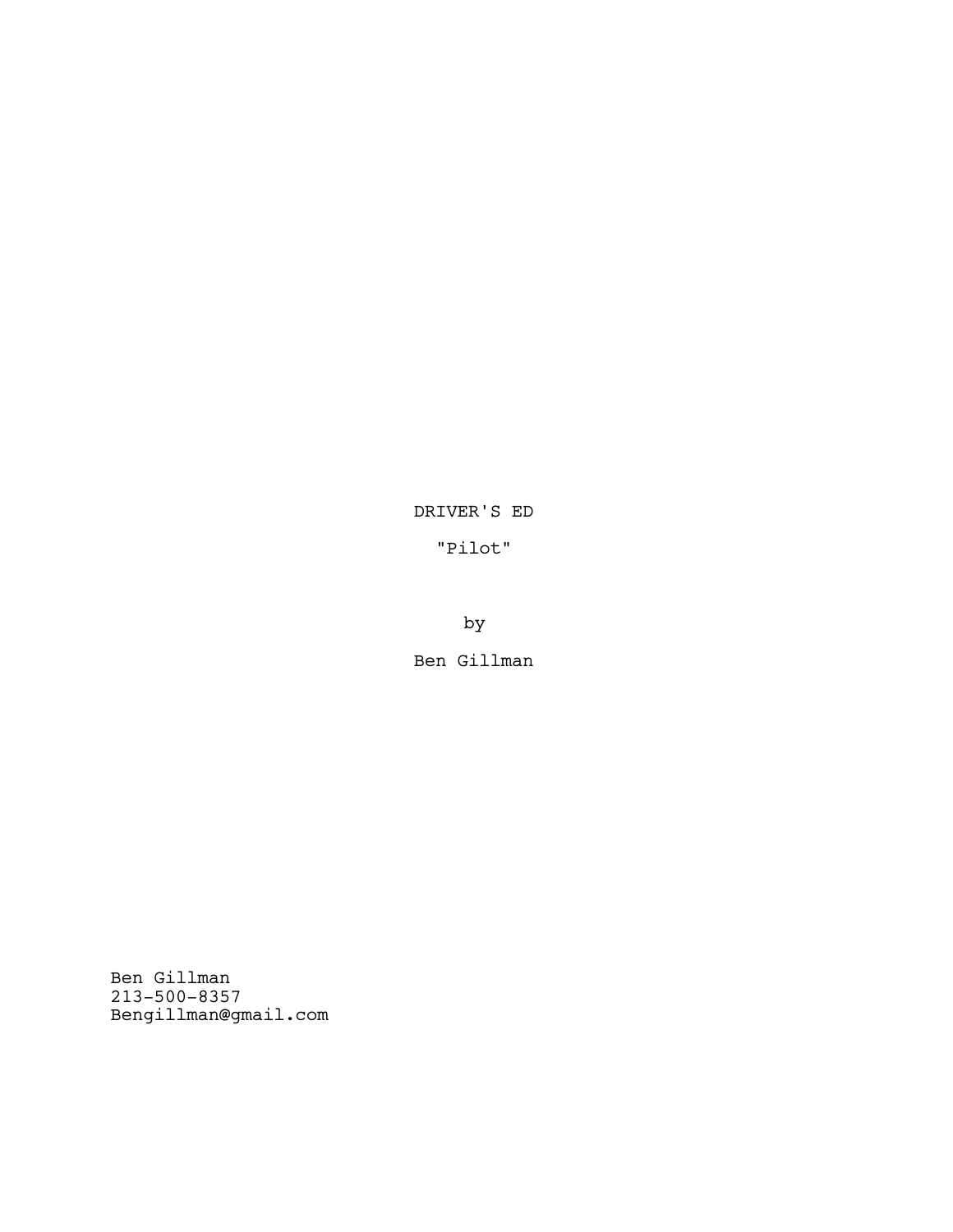DRIVER'S ED.

By Ben Gillman

FADE IN:

INT. MIKEY'S BEDROOM - DAY

Two 16 year old kids, MIKEY and SLIM, laugh and speak in overly forced language. Mikey holds up a driver's license.

> MIKEY Hey, Slim! SLIM

Hey, Mikey!

**MTKEY** I just got my driver's license. Wanna go hill hopping?!

SLIM Heck yeah, I do!

EXT. BACK COUNTRY ROAD - DAY

A car comes speeding around the bend.

INT. MIKEY'S CAR - DAY

Mikey and Slim are laughing and hollering as they speed around.

> SLIM Whoooo! C'mon, Mikey! Drive faster!

MIKEY<br>Sure thing! I'm I'm 16! I'm invincible!

Mikey jams down on the accelerator.

EXT. BACK COUNTRY ROAD - DAY

The car heads up over a hill at high speed.

It goes airborne for a few seconds then slams back to the ground with a spray of sparks.

But then things go wrong, the car spins out of control!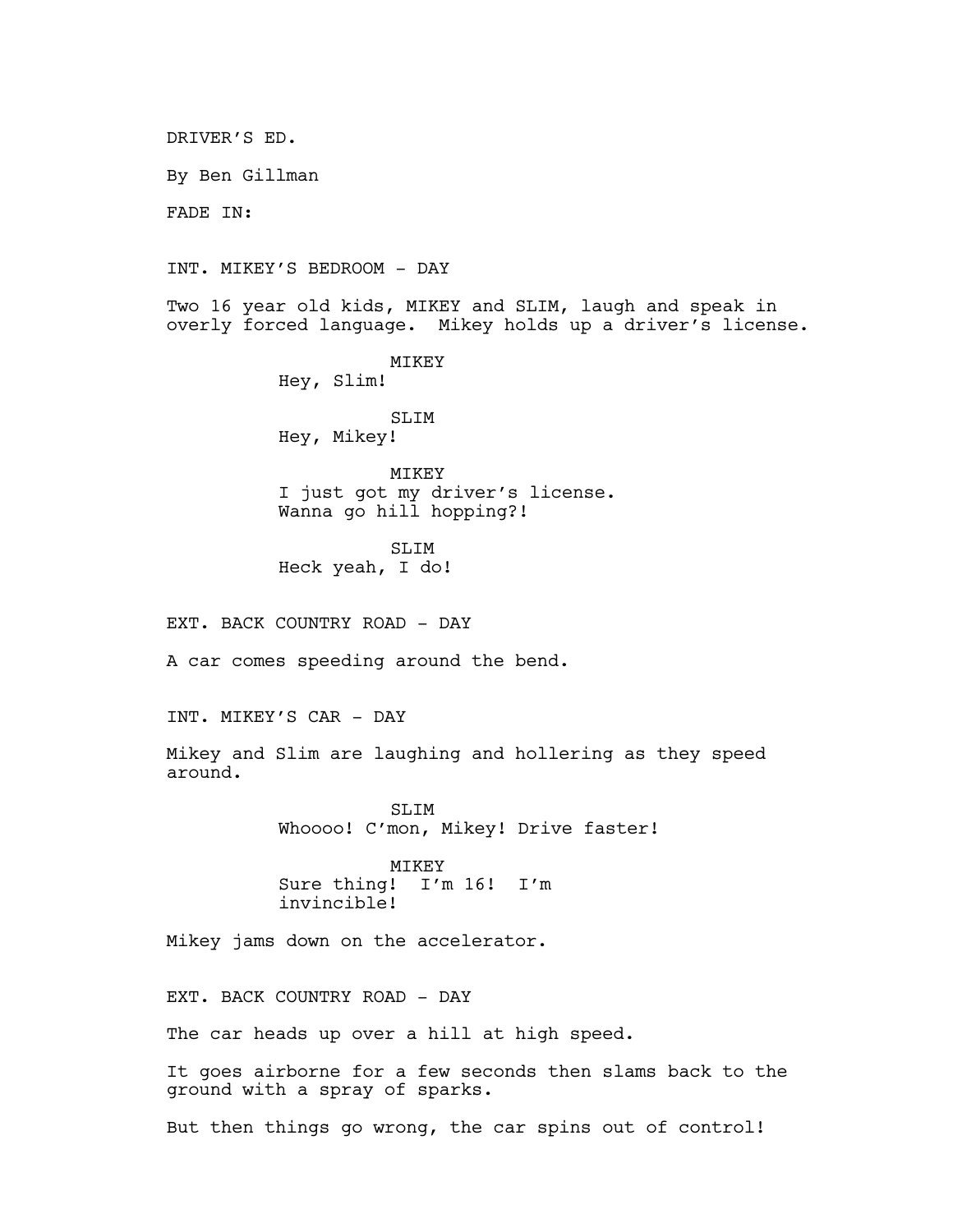Driver's Ed.: Pilot Ben Gillman 2.

INT. MIKEY'S CAR - DAY

Mikey and Slim scream in terror.

EXT. BACK COUNTRY ROAD - DAY

The car slides off the road and slams into a tree.

Slim's lifeless body flies through the windshield, hits the tree, then lands on the hood of the car.

Mikey climbs out of the car, bloody and crying.

**MTKEY** Noooooo! Slim! Nooooo!

Then the entire car explodes!

INT. DRIVER'S TRAINING SCHOOL - DAY

The whole thing was just a video being shown on a screen.

Kevin turns off the movie where two dozen or so 16 year old kids are watching.

> KEVIN Okay, so as you can all tell this wasn't real. Just a video to show the great responsibility of driving. Here's the real videos...

Kevin turns on another video.

This one shows real footage of lots and lots of horrible car crashes. People burning and dying. It's terrible.

KEVIN TALKING HEAD

KEVIN Took me about ten seconds to get all these videos off of YouTube. And one's from Blues Brothers, but kids today have never even heard of it.

END TEASER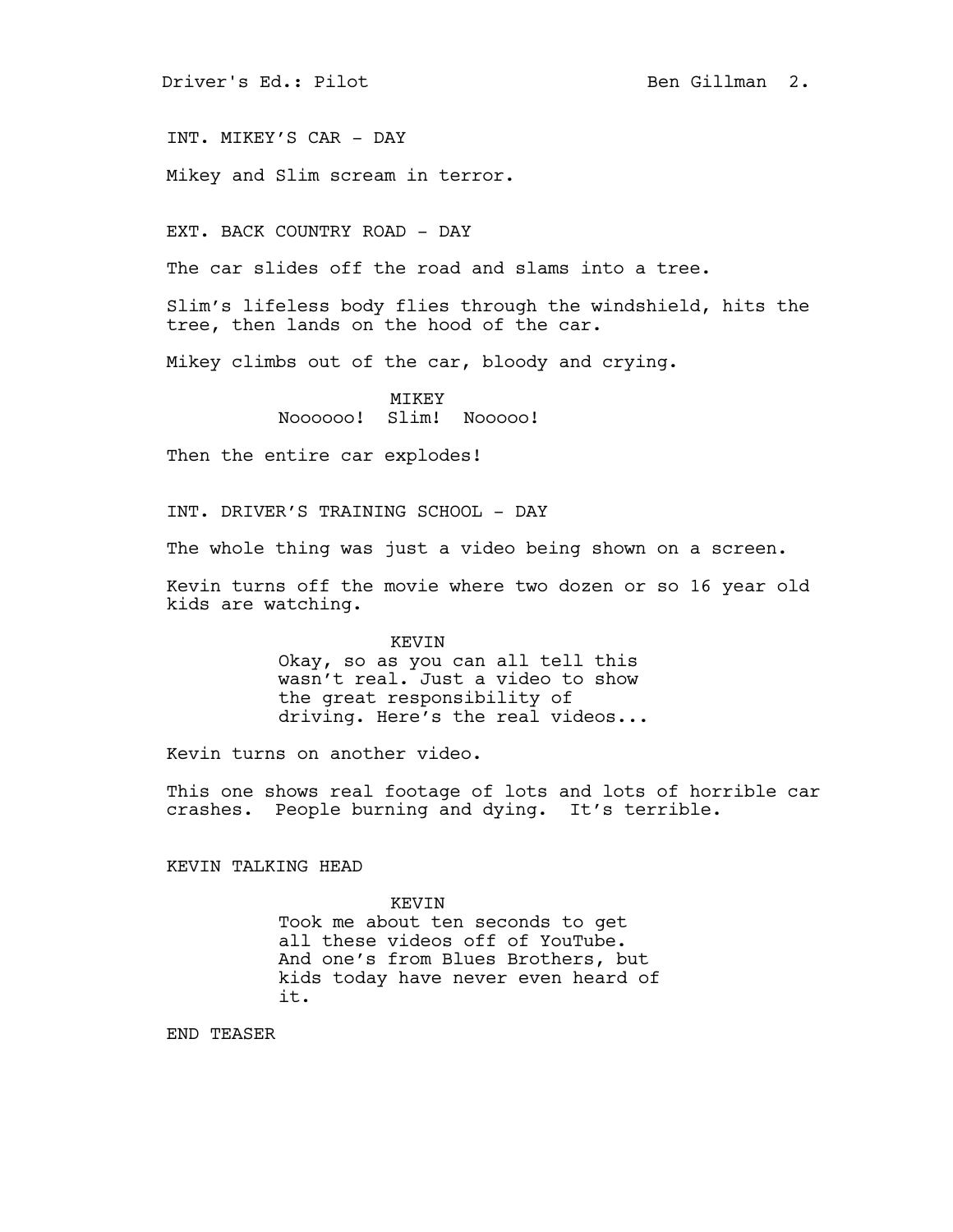Driver's Ed.: Pilot Ben Gillman 3.

BEGIN ACT 1

INT. DRIVER'S TRAINING SCHOOL - DAY

Kevin is still showing videos.

 $KID$   $#1$ How long are we going to be watching these videos?

KEVIN This is pretty much the 5 day course. Then you get into real cars.

INT. PEG'S CAR - DAY

PEG, a chain-smoking woman in her late 30's, sits in the passenger seat of a beat-up Honda.

MATT, an excitable kid of 16 climbs into the driver's seat.

MATT Alright! Where we headed? I've been practicing. I'm ready for anything.

Peg pulls out a shopping list of things to do.

PEG Well, I gotta go to the market... to the pharmacy... and my kid's got a book report next week, I promised to get some library books for him...

Matt is visibly disappointed.

PEG TALKING HEAD

PEG Best part of this job, I can get all my errands done, while doing something good for... some kid... I don't know his name yet.

EXT. SUBURBAN HOME - DAY

T.J. (a handsome guy in his early to mid-twenties) and THOMAS (T.J.'s grumpy father) stand outside a clunky Ford Taurus.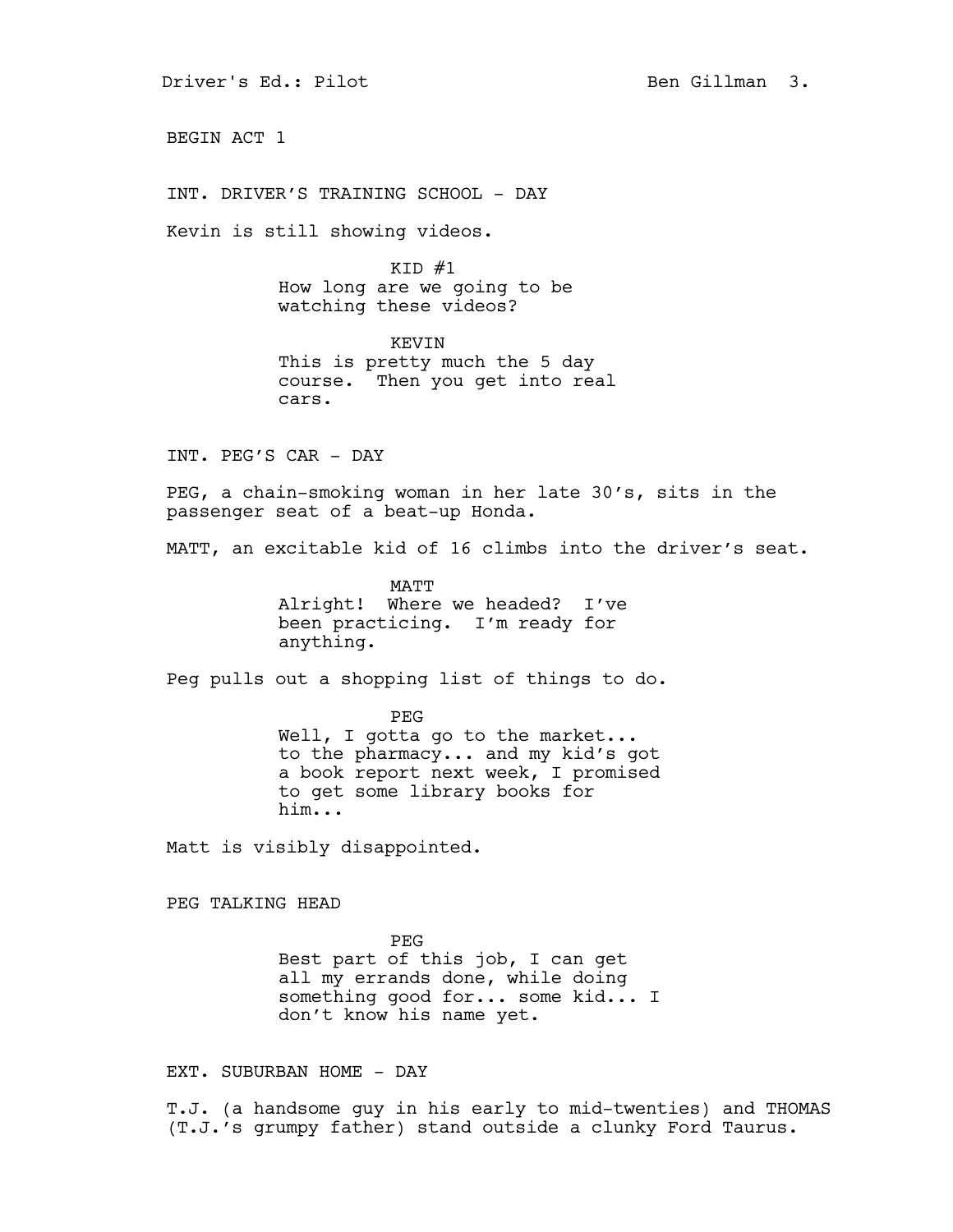Driver's Ed.: Pilot Ben Gillman 4.

AMY (a nervous 16 year old) walks up to the car.

T.J. Alright, all aboard.

T.J. opens all of the car doors for everyone.

He has to unlock each door one at a time.

Amy gets in driver's seat. Thomas gets in backseat. T.J. gets into the passenger's seat.

T.J. TALKING HEAD

T.J. Apparently, insurance for a driving school is crazy expensive. So you gotta take whatever car you can get. This one's an old cop car. The door's only open from the outside.

EXT. ANOTHER DRIVEWAY - DAY

A third car - a Chevy that looks like it's seen better days is parked in a driveway.

ZAK, a quiet, somewhat nerdy-looking 16 year old gets into the driver's seat.

INT. WYATT'S CAR - DAY

Waiting in the passenger seat is WYATT. He has his clipboard out, he's buckled in and he means business.

Zak gets into the driver's seat.

WYATT Alright, Zak. Let's go through our pre-takeoff checklist. First, adjust your mirrors.

Zak does. He adjusts his rearview mirrors.

WYATT (CONT'D) Now, buckle up.

Zak does.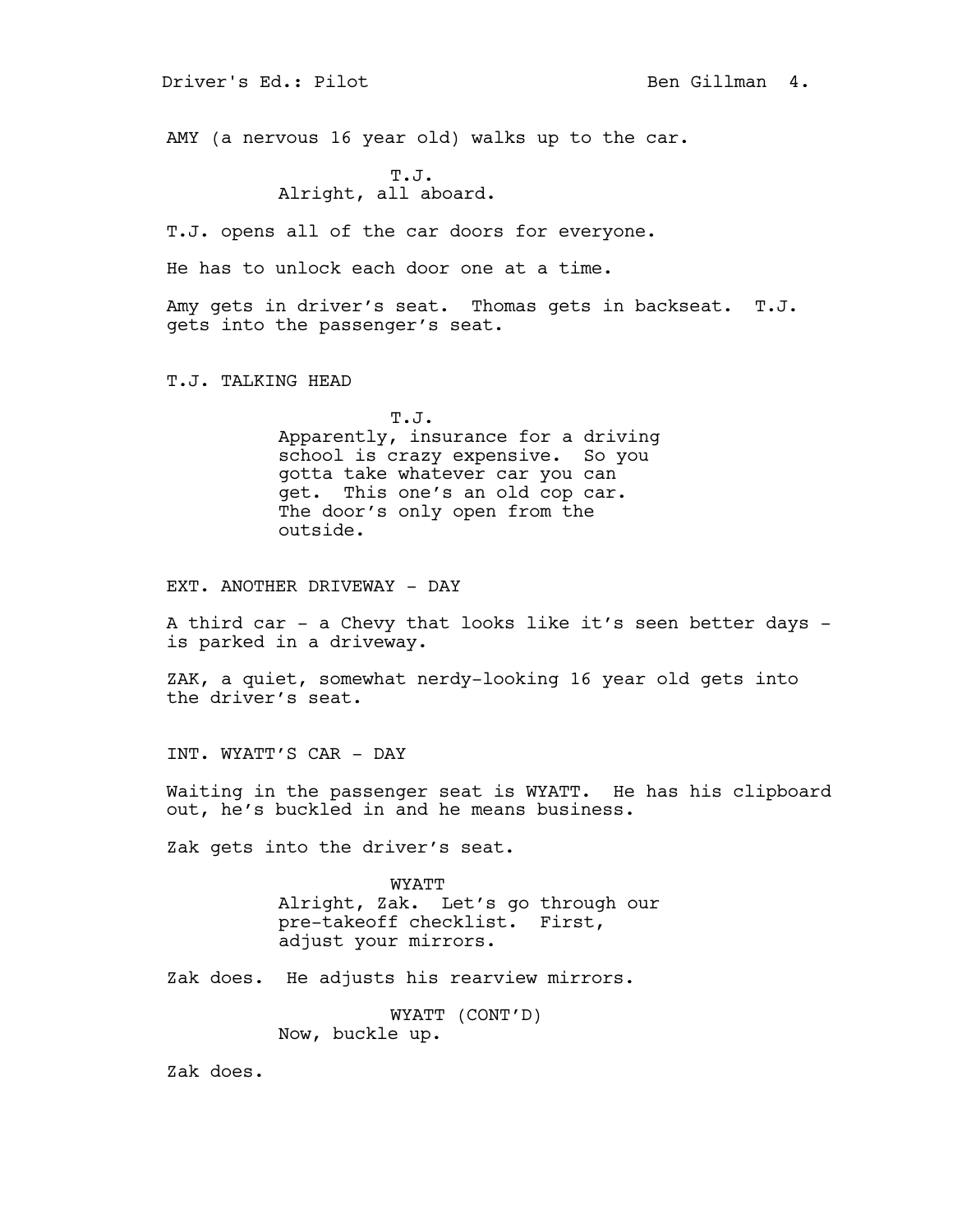WYATT (CONT'D) Turn the ignition key, and place your hands on the wheel in the 10 and 2 positions.

Zak does.

WYATT (CONT'D) And let's shift it into "Reverse."

Once again Zak does.

WYATT (CONT'D) And slowly take your foot off the brake and let's softly roll backward and get started.

Zak doesn't.

Zak clutches the wheel and keeps his foot firmly planted on the brake.

> WYATT (CONT'D) Okay, Zak, slowly back us out.

Zak still doesn't. He's frozen up.

WYATT (CONT'D) Damnit... Mission control, we got a cold one...

INT. DRIVER'S TRAINING SCHOOL - DAY

Another video plays.

This one has a bunch of paramedics taking away kids on stretchers covered in blood stained sheets.

> PARAMEDIC (on T.V. screen) So sad. I've never seen a kid just explode like that.

The video ends.

Kevin turns on the lights.

Several of the kids are pale. The room is silent.

KEVIN Alright, let's take a break. Everyone go outside. Get some fresh air.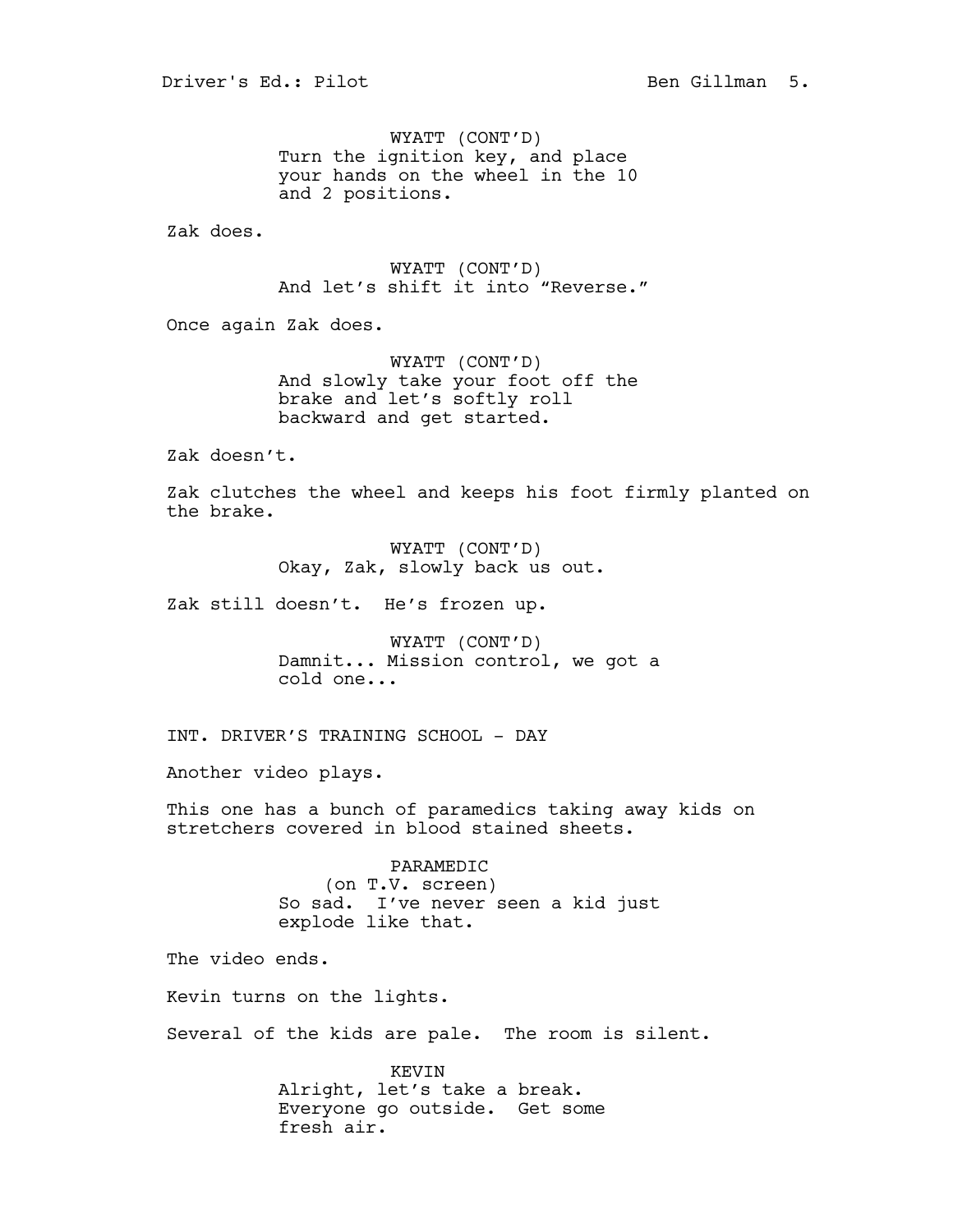Half the kids bolt for the door.

The rest of the class talk to one another hesitantly.

Kevin spots MAUREEN - an attractive woman in her late 20s she has a notebook out and is taking some notes.

Kevin smiles.

KEVIN TALKING HEAD

KEVIN It's pretty rare that you get anybody in here over 16. When you do, and it's a woman, they're usually fun to mess with in a whole other way.

EXT. DRIVER'S TRAINING SCHOOL - DAY

Outside the front door of the school is a mini parking lot.

Several cones and obstacles are set up, some with "STOP" signs and other driver's course things.

Kevin walks outside and sees Maureen checking something on her cell phone. He smooths his hair and walks toward her.

As he walks, he passes KID #1 puking in the bushes.

He passes KID #2 talking on her cellphone.

 $KID$   $#2$ (into phone) Mom? I just wanted to call and tell you "I love you."

Kevin walks up to Maureen.

KEVIN TALKING HEAD

KEVIN I like to play it cool. I usually just slyly slip in my celebrity status.

EXT. DRIVER'S TRAINING SCHOOL - DAY

Kevin has sidled up to Maureen.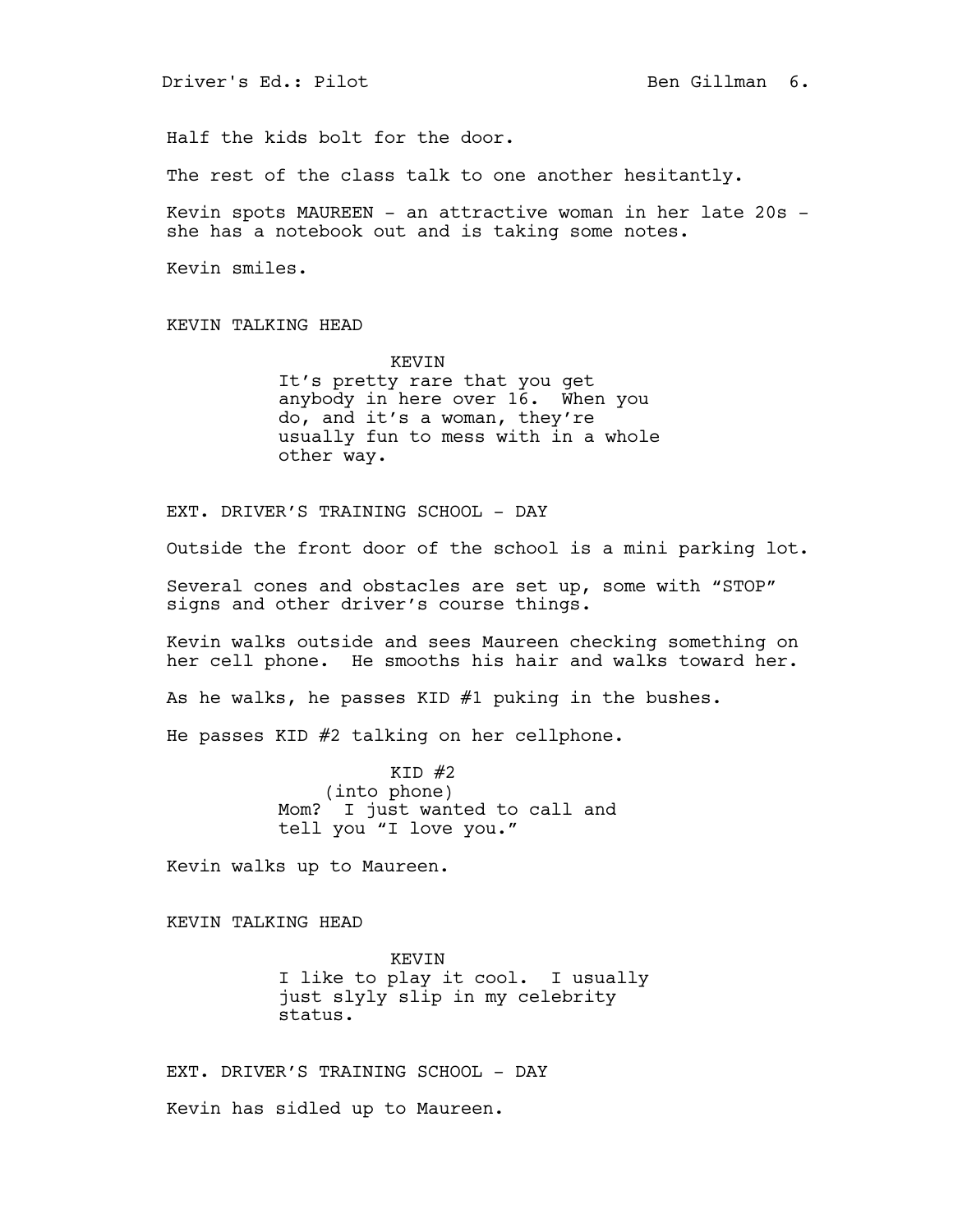KEVIN Yeah, I know it's hard to believe. The Kevin Mann. NASCAR superstar.

### MAUREEN

What's NASCAR?

Kevin bites his lip. Then retaliates.

KEVIN

It's a sport. Millions of people watch it. Face paced, precision driving on a deadly mile long track.

MAUREEN So it's like... Go-Karts for adults?

KEVIN It's nothing like Go-Karts!

KEVIN TALKING HEAD

Kevin furiously waves away the camera. He can't talk about this.

MAUREEN TALKING HEAD

MAUREEN I know what NASCAR is.

EXT. DRIVER'S TRAINING SCHOOL - DAY

Kevin is still biting his lips.

MAUREEN So, you're trying to drive faster? Doesn't it just depend on whose car is the best?

Kevin is turning bright red.

KEVIN You know what? Let's talk about something else. Anything.

MAUREEN You know what I like? Horse racing.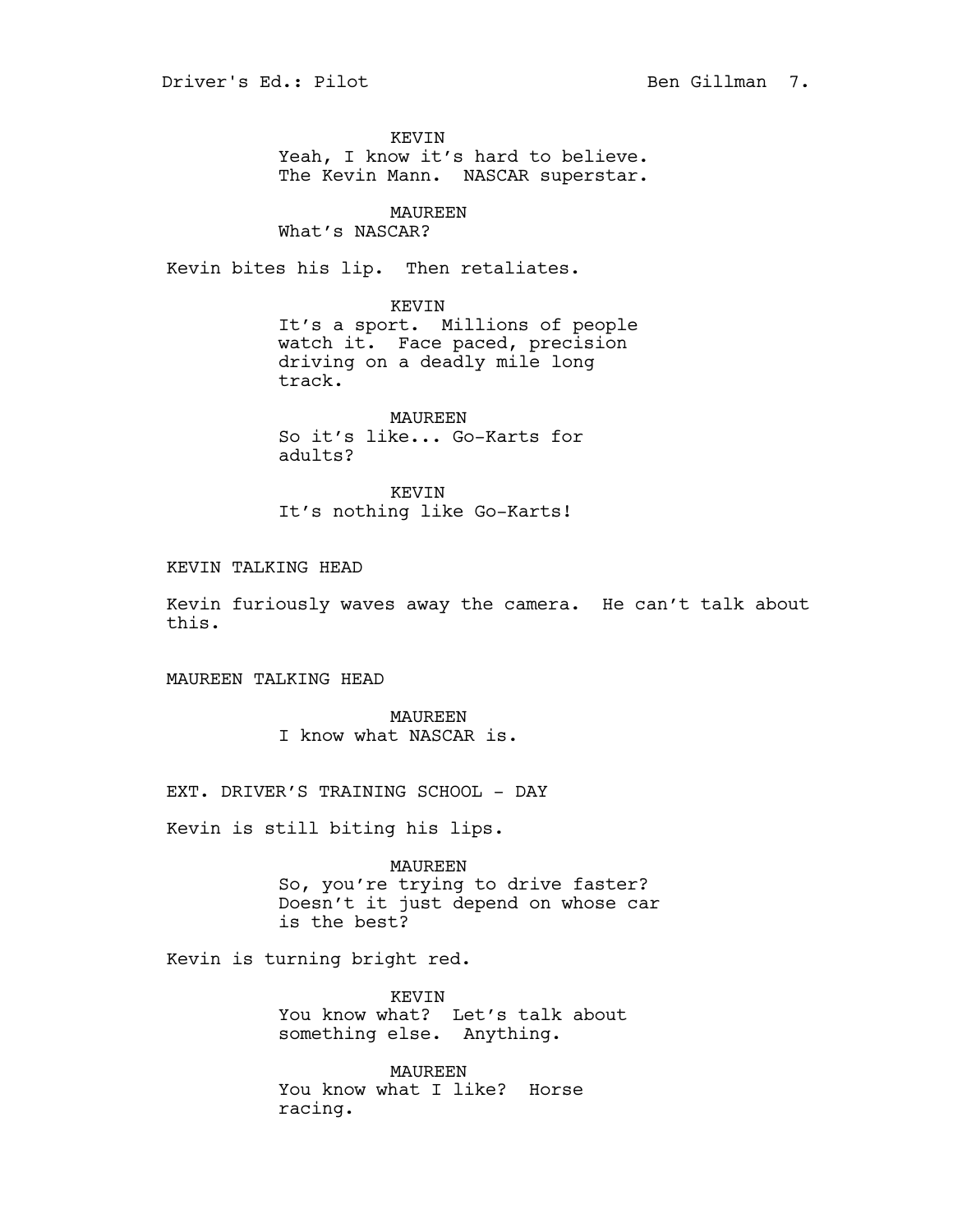Driver's Ed.: Pilot Ben Gillman 8.

Kevin stares at her in disbelief.

KEVIN I better get class started again.

Kevin storms back toward the door.

KEVIN (CONT'D) EVERYBODY, INSIDE NOW!

EXT. OBSTACLE COURSE - DAY

In another corner of the parking lot, several obstacles and bright, orange cones are set up

T.J.'s car is maneuvering through the obstacles.

INT. T.J.'S CAR - DAY

T.J. coaches Amy directions about how to pull safely through the course.

In the backseat, Thomas continues huffing and puffing.

T.J. Amy, you're doing great. Now when the center of the car is flush with the orange cone go ahead and cut the wheel.

THOMAS

(coughs)

Earlier.

Amy tries to look to Thomas in the backseat.

T.J. Just ignore him. Now we're at the cone. Go ahead and cut.

THOMAS

(cough) Too late.

T.J. goes silent. But he's clearly full of fury.

THOMAS TALKING HEAD

THOMAS It's T.J.'s first day as an in-car instructor. (MORE)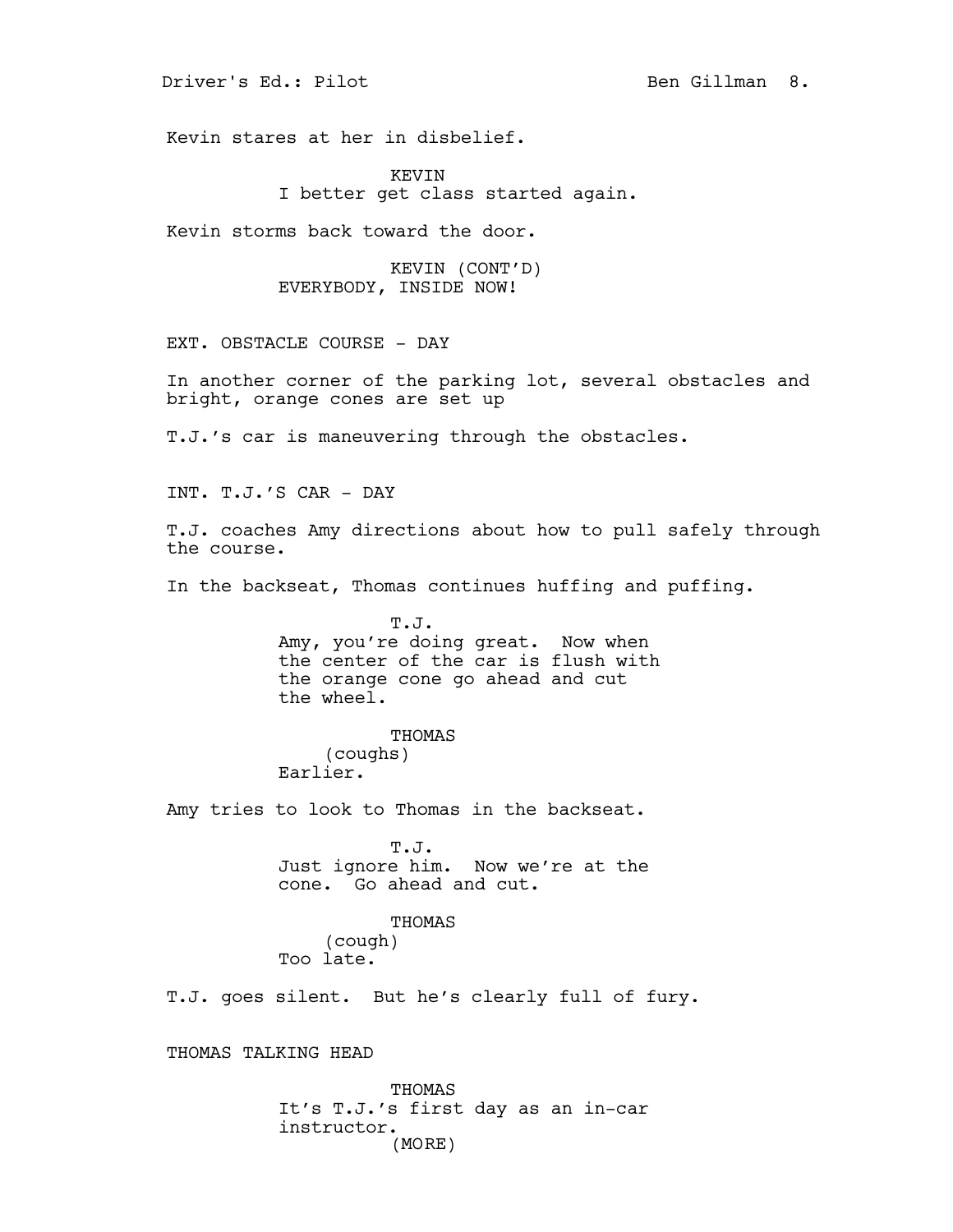He's not doing too bad. Hasn't killed anyone yet. Yet. BACK TO SCENE T.J. encourages Amy as she twists the wheel. T.J. There you go. Nice and... Crunch! The car runs over an orange cone. T.J. (CONT'D) ...Easy. THOMAS (cough) Told you. T.J. explodes with anger. T.J. Would you knock it off, Dad?! She's doing her best! Why won't you just give her a chance!? Why can't you stop your criticizing and just believe in her!? This is her chance to drive! EXT. PHARMACY PARKING LOT - DAY Peg's beat-up Pontiac has pulled into a drive-thru pharmacy. INT. PEG'S CAR - DAY Matt sits behind the wheel. Peg leans over him, as she shouts at the pharmacist through the driver's side window. PEG Yeah, I need to pick up my son's prescription! It's anti-diarrhea medication! Matt shudders. PEG (CONT'D) Also, could I get a box of tampons?! THOMAS (CONT'D)

Driver's Ed.: Pilot Ben Gillman 9.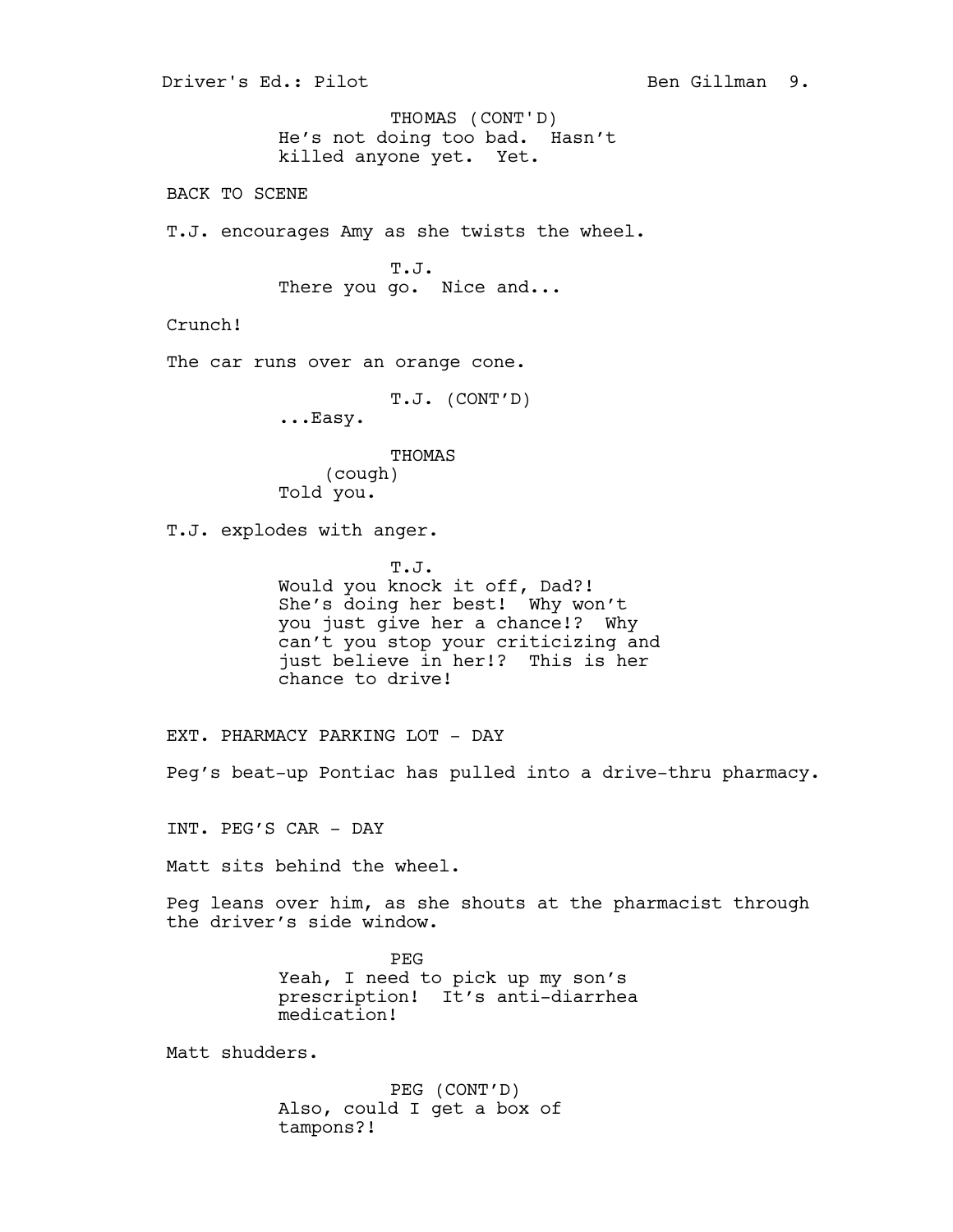Matt gags a bit. Peg turns to Matt. PEG (CONT'D) You wanna grab something, kid? A candy bar or anything? Matt shakes his head. Peg shouts back to the pharmacist. PEG (CONT'D) Oh yeah! Could you give me some of those chocolate chewables to prevent gas?! INT. WYATT'S CAR - DAY Zak is still frozen and clutching the steering wheel. Wyatt leans toward him. WYATT Okay, Zak. You gotta snap out of it. Just slowly take your foot off the brake, and roll backward. Zak does no such thing. WYATT (CONT'D) Just relax. Breathe. After a moment, Zak takes a deep breath. WYATT (CONT'D) Good. Now, back out of the driveway. Zak doesn't budge. WYATT (CONT'D) Zak, look out! There's a tree falling! Back up! Back up! Nothing. Wyatt sighs. He lights up a cigarette. ZAK Please don't smoke in the car.

Wyatt stubs out the cigarette.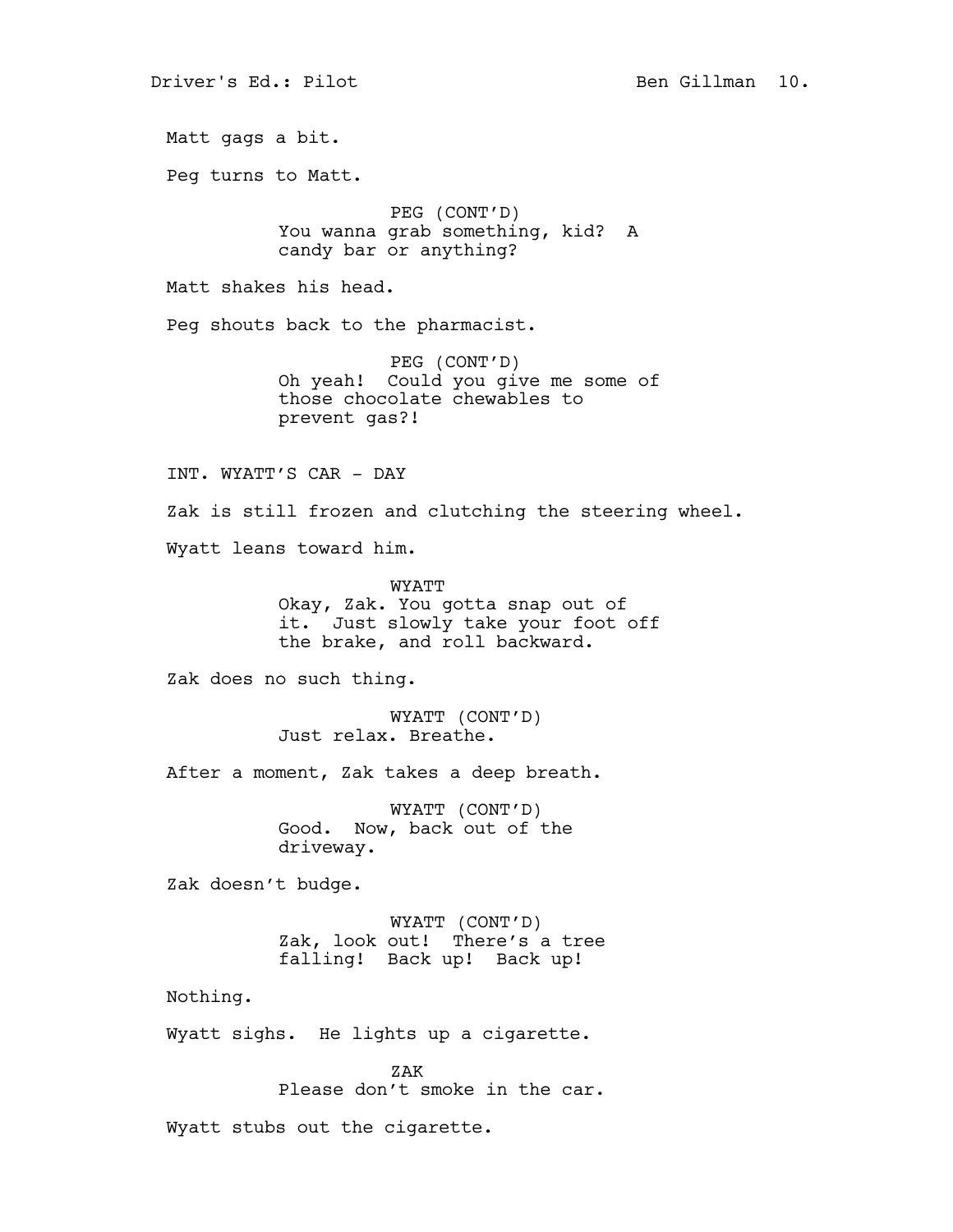WYATT Lighten up, kid.

EXT. DRIVER'S TRAINING SCHOOL - DAY

All of the kids are clearing out of the parking lot and heading back inside the building.

Kevin herds them along.

KEVIN Alright, guys. Back inside. I've got some videos that show how quickly a car can go up in flames after a head-on collision. These people don't even have a chance to undo their seat belts.

Maureen passes Kevin.

Kevin sidles up next to her.

KEVIN (CONT'D) So, how come someone as beautiful as you never learned how to drive?

MAUREEN

Oh, I know how to drive perfectly.

KEVIN

Say what now?

MAUREEN I'm not here for driving lessons. I'm an insurance adjuster. I'm here to make sure you're properly preparing these kids.

KEVIN TALKING HEAD

Kevin gulps.

KEVIN All I've got left is two hours of demolition derby footage. I can usually get three more kids to yak by the end.

END OF ACT 1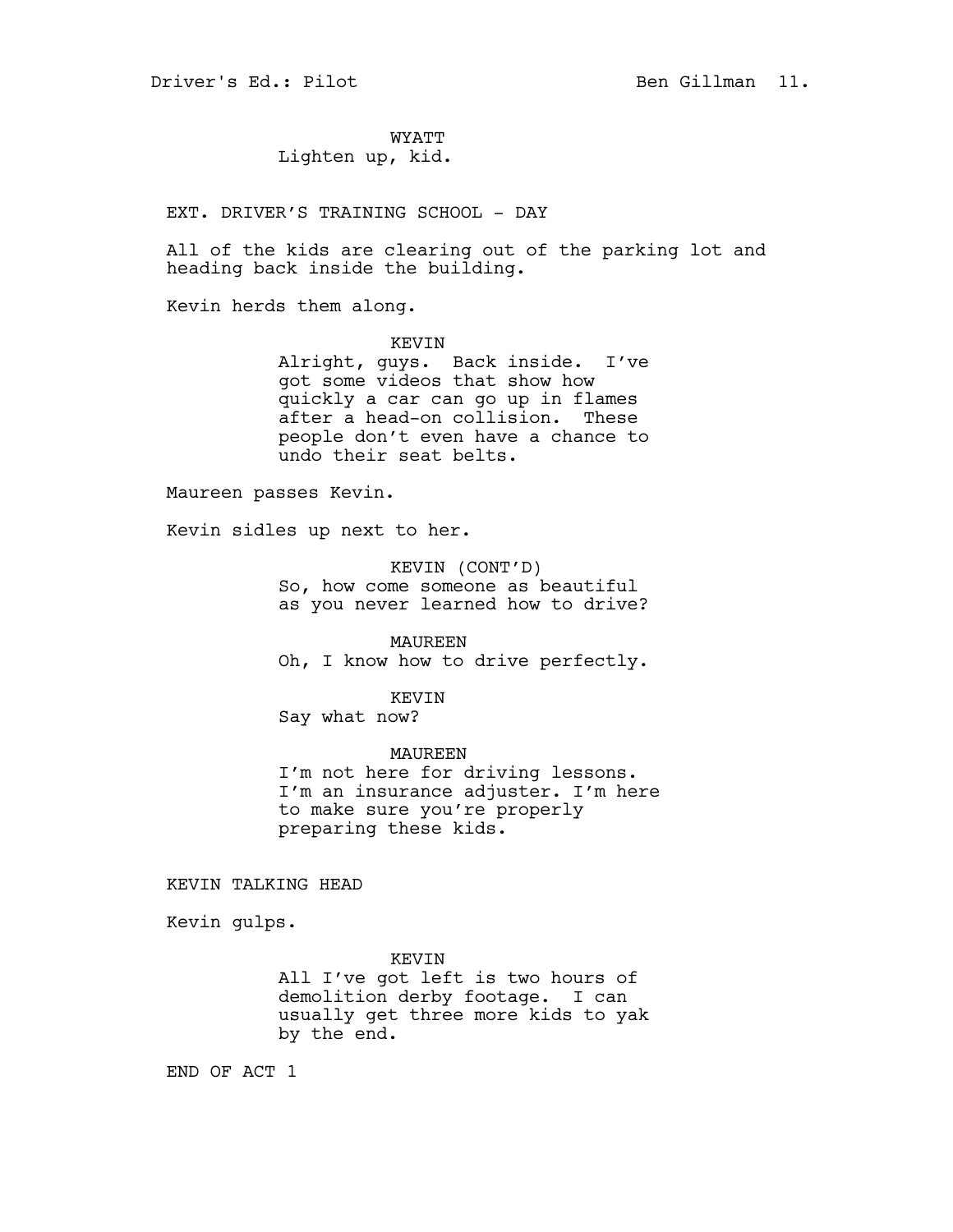BEGIN ACT 2

INT. WYATT'S CAR - DAY

Zak still has not taken his foot off the brake.

Wyatt is losing his shit.

WYATT Go, Zak! Go! Just go for it! Don't be a coward! Be a hero! Be brave! Just, please, for the love of Dwayne "The Rock" Johnson, back out of your driveway!

Zak stays silently frozen.

A long pause.

WYATT (CONT'D) Still nothing, huh?

WYATT TALKING HEAD

WYATT This kid is an Iceman. The worst I've ever had.

EXT. OBSTACLE COURSE - DAY

T.J.'s car (with Amy at the wheel) is still steering through a couple of cones and obstacles.

She hits a cone and crunches it beneath her wheel.

INT. T.J.'S CAR - DAY

Amy freezes up behind the wheel.

T.J. comforts her. Thomas watches from the backseat.

T.J. Just relax, Amy. You're going to get this. It just takes a few times. Practice makes perfect.

Thomas huffs in the backseat.

T.J. (CONT'D) You don't agree, Dad?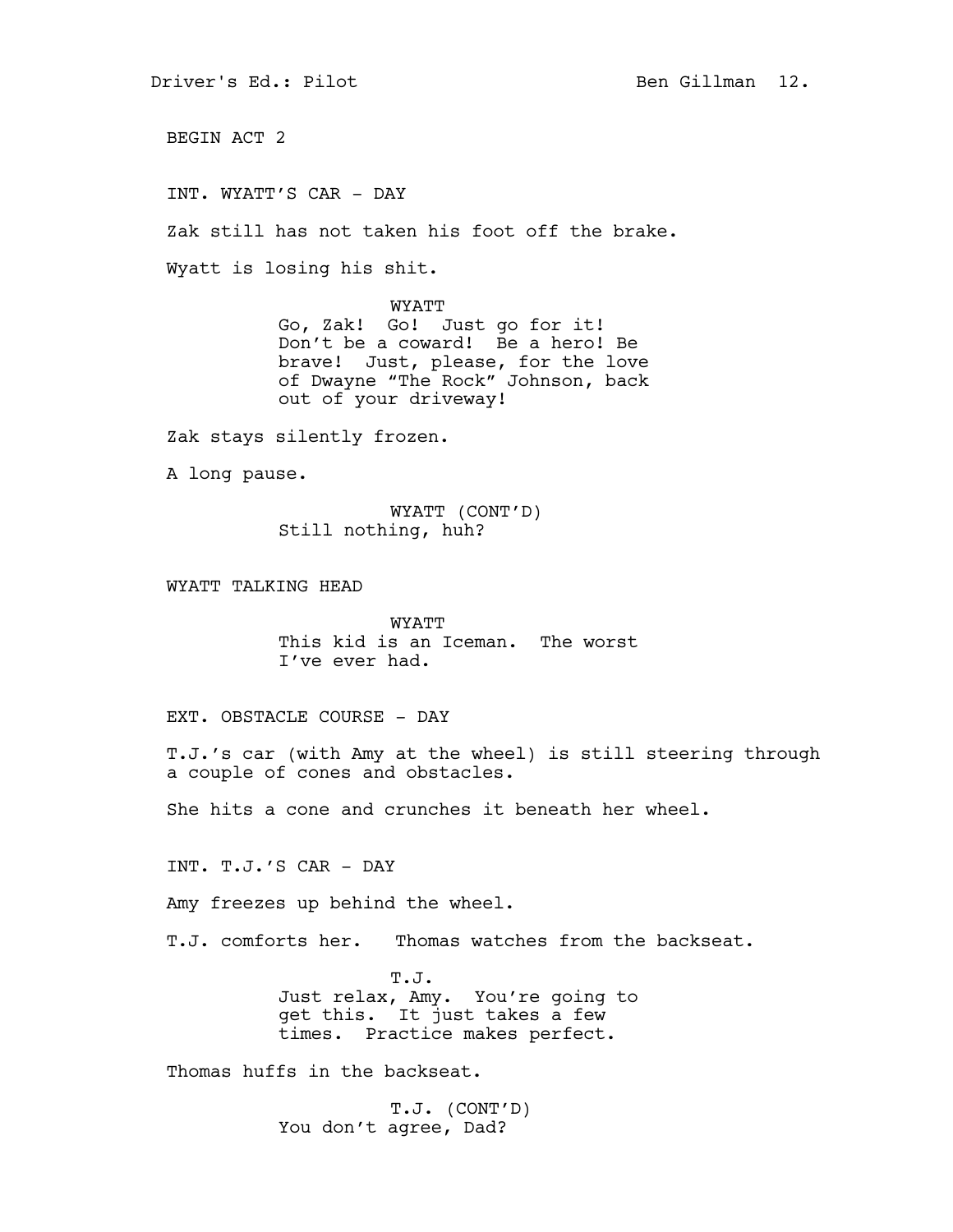THOMAS No. You're doing great. T.J. Then you want to keep it quiet back there? (to Amy) Alright, Amy, let's try again. Easy does it. Thomas huffs again. T.J. (CONT'D) What?! What is it, Dad?! THOMAS Aw, c'mon! "Practice makes perfect." "Easy does it." Are you teaching Amy here from a fortune cookie? Don't coddle the girl. T.J. Excuse me for trying to be nurturing. Something you would know nothing about. Thomas leans forward next to Amy. THOMAS Amy, get your head together. Imagine that cone was a child. You just ran over a child! T.J. Amy, ignore him. You're doing fine! THOMAS A child, Amy! Her mother is crying, and calling you a murderer! Amy starts crying.

> T.J. Dad, what're you doing?!

THOMAS Driving is life or death. Better she learn that now, before she's on trial before the Supreme Court.

T.J.

What?!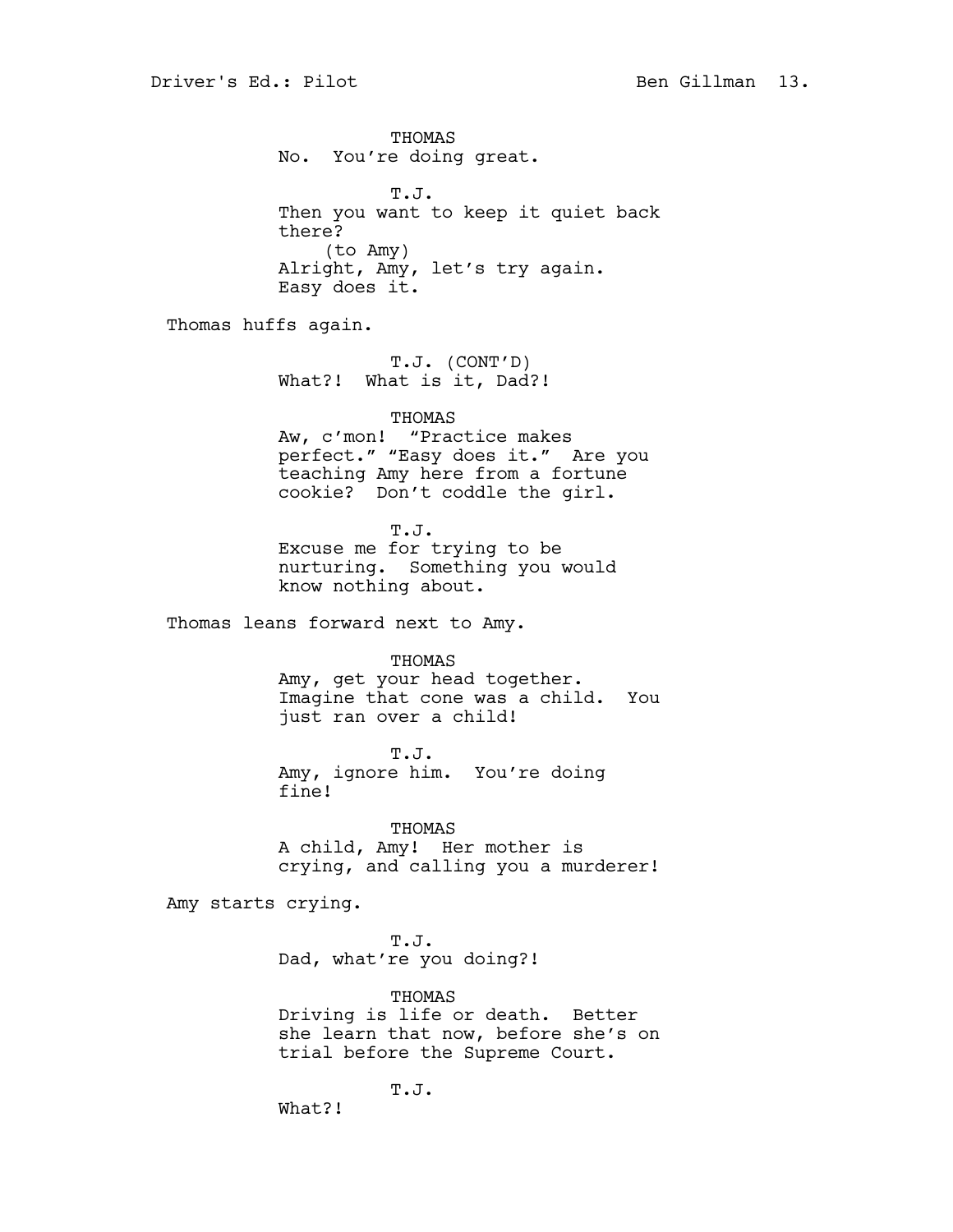EXT. LIBRARY PARKING LOT - DAY

Peg's Pontiac is parked in a library parking lot.

INT. LIBRARY - DAY

Peg is wondering down an aisle full of books. She refers to a list as she talks to a LIBRARIAN.

> PEG My kids need books on... The Civil War. Botany. Oh, and do you have books on like the Kama Sutra? Or just any, you know, magazines like that? That's for me. Not my kids.

The Librarian waves her to follow.

INT. PEG'S CAR - DAY

Matt is once again sitting alone in the car. He looks pissed. He glances several times at his watch.

Finally, he shifts the car into "REVERSE."

EXT. LIBRARY PARKING LOT - DAY

Peg comes out of the library with an armload of books.

She looks around for the car.

PEG Oh no. Not again.

INT. DRIVER'S TRAINING SCHOOL - DAY

Kevin is finishing up a lecture.

On a whiteboard, he draws a crude 4-Way Stop Sign with four cars pulling up.

> KEVIN So, uh, when you pull up to a Stop Sign, and three other cars pull up at the exact same time. Then, uh, the car to the left will go first.

Pause.

Nearly everyone in the room is confused.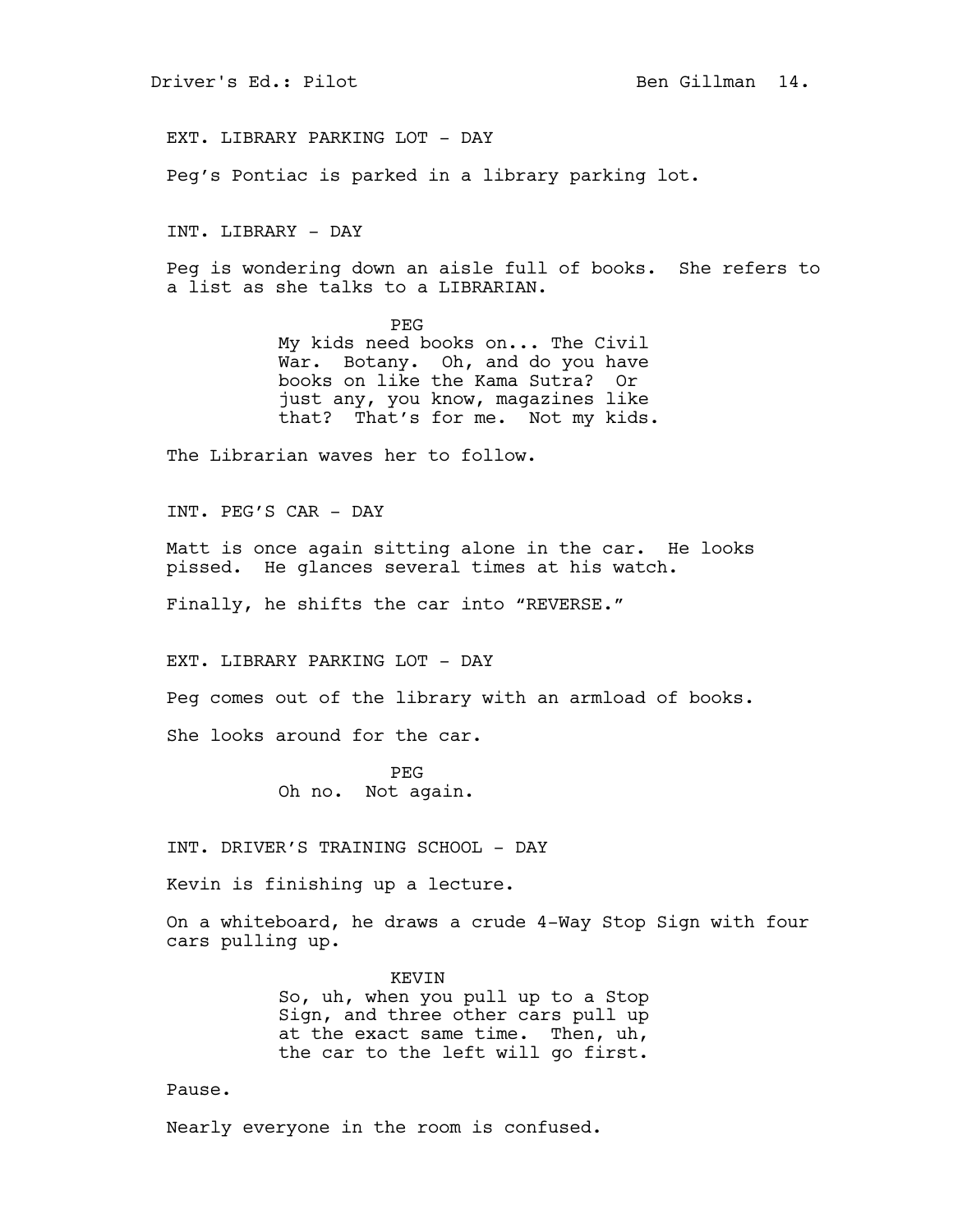KEVIN TALKING HEAD Kevin just shrugs. He throws up his hands in confusion. BACK TO SCENE One kid raises his hand.  $KID$   $#1$ I don't get it. Every car has a car to their left. So, who goes first? KEVIN The one to your left.  $KID$  #1 But then shouldn't the car to their left also be going first? KEVIN Exactly.  $KID$  #1 And the car to the left of that one? KEVIN You got it.  $KID$  #1 How can three cars all go? Who goes first? KEVIN The one to the left. Everyone looks even more confused. KEVIN TALKING HEAD KEVIN I just grabbed these facts off of Wikipedia. The truth is, this situation will never happen! And if it does, whoever has the biggest balls will go first. Solved.

BACK TO SCENE

Many students put their hands up to ask questions.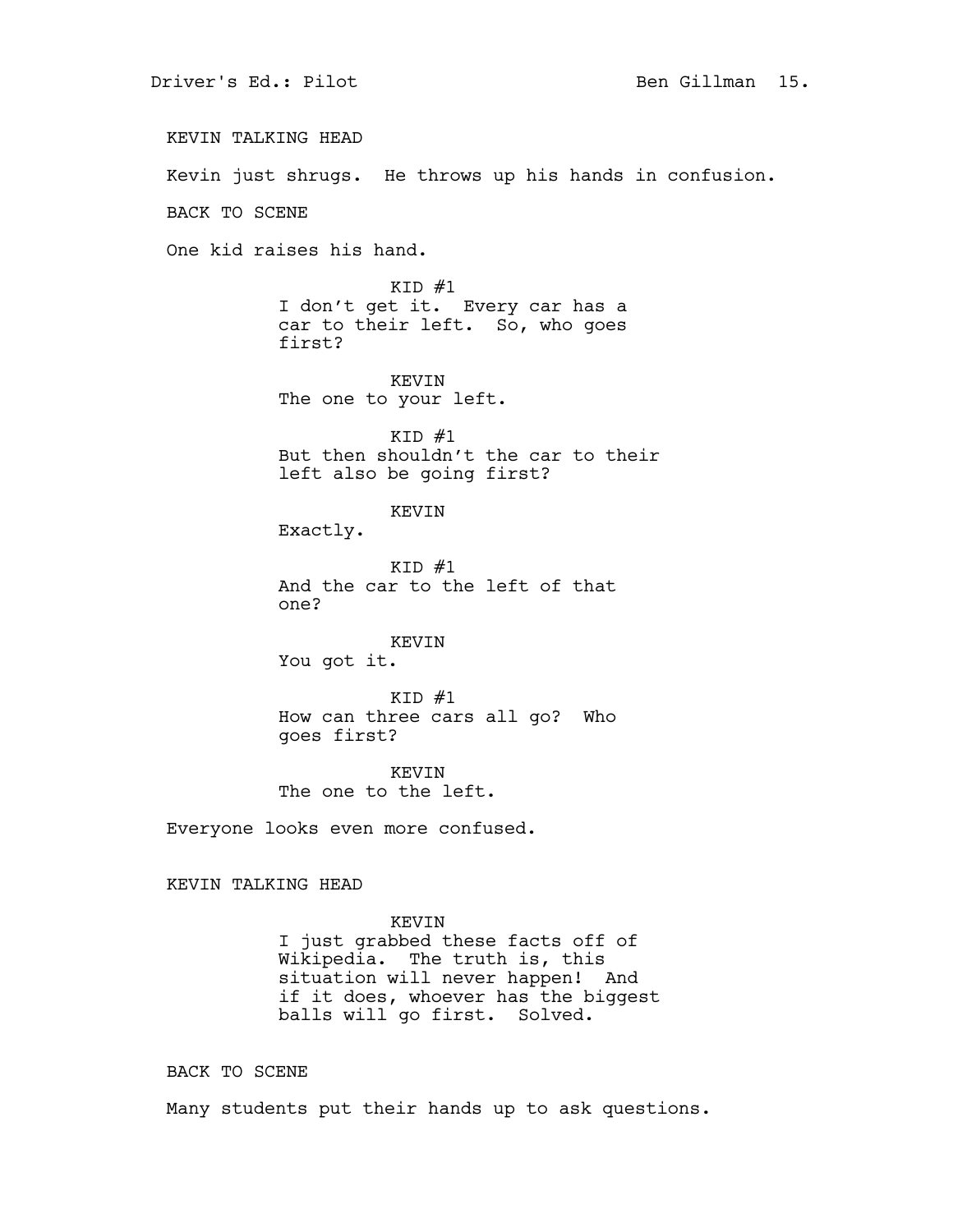KEVIN You know what? Why don't we all take another break.

The kids talk and mill about. Some of them go outside.

Kevin approaches Maureen.

KEVIN (CONT'D) Well, whaddya think? Pretty good, huh? Did I pass?

MAUREEN Can I talk to you in your office for a minute?

Kevin smiles and nods his head.

KEVIN TALKING HEAD

KEVIN A woman comes into my office and they're all mine. It's my territory.

INT. KEVIN'S OFFICE - DAY

Kevin's office is an absolute mess. Papers piled up. All sorts of NASCAR posters pasted on the walls- many are of women in bikinis.

Maureen takes a seat.

Kevin strikes a pose, right in front of life-size cardboard cut-out of himself... striking the same pose.

> KEVIN So now that we're alone. Let's drop all pretense. We're both professionals.

MAUREEN Okay. Let me just say...

KEVIN Let me just say... You are a beautiful woman. I bet there are all kinds of things we could teach each other.

Maureen gives Kevin a blank stare.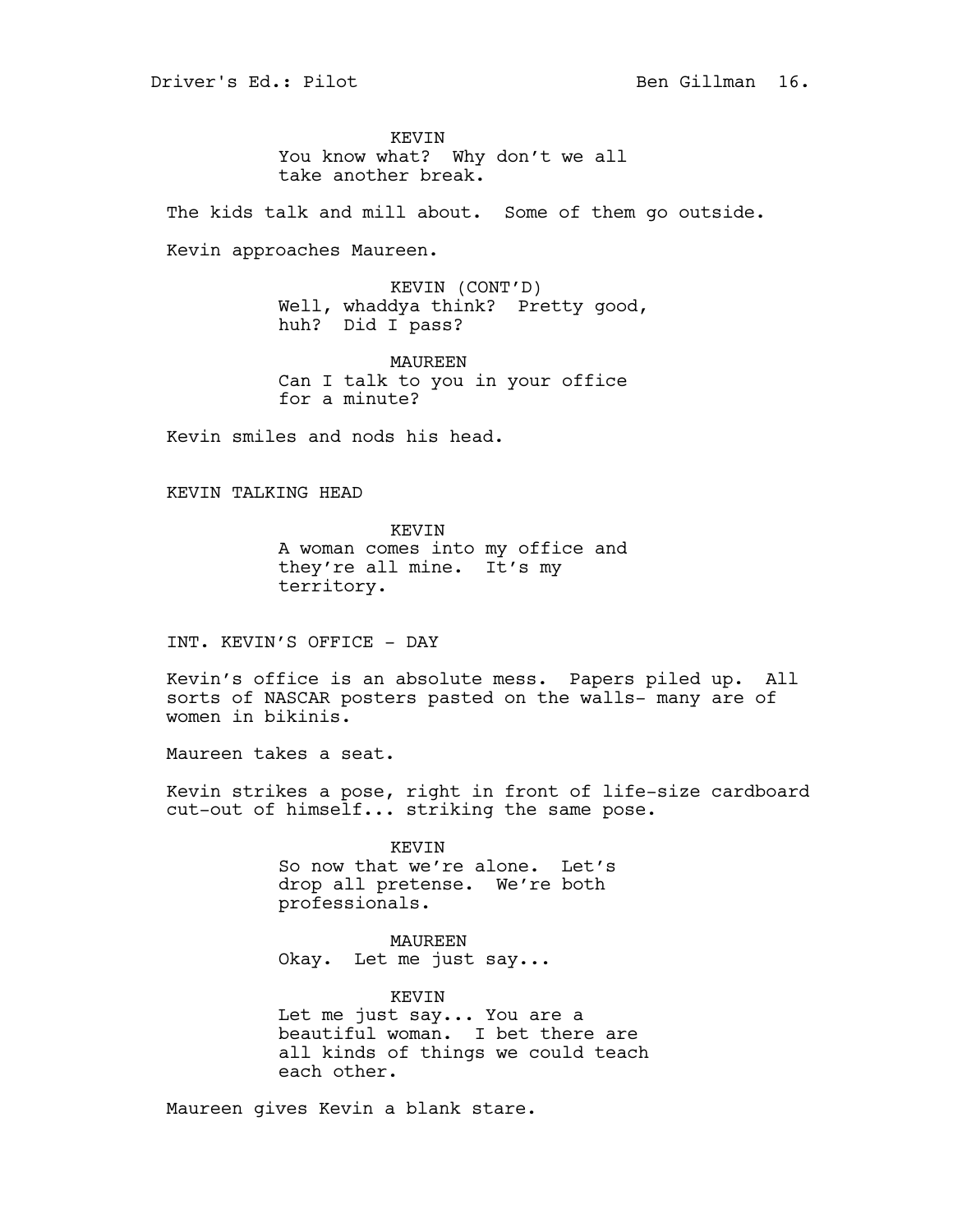Kevin winks at her. His cardboard cut-out is also winking.

MAUREEN You know what you can't teach me? How to drive! I've seen nothing but violations since I got here. At least a half dozen of which are in this room.

# KEVIN TALKING HEAD

Kevin points to a poster with a woman in a bikini.

KEVIN There must be a violation for having a fire inside the building. Cuz this woman is crazy hot!

INT. KEVIN'S OFFICE - DAY

Maureen finishes up attacking Kevin.

MAUREEN If your in-car training is as bad as your in-class, we'll have serious problems...

KEVIN It's not! My in-car teachers are total professionals.

Just then, KID #1 bursts into the office.

 $KID$   $#1$ Mr. Mann, the instructor outside is screaming at some old man that he locked in his car!

Maureen stares at Kevin.

Kevin is at a loss for words.

EXT. OBSTACLE COURSE - DAY

Kevin rushes outside toward the obstacle course.

Amy is on the ground - rocking herself and crying.

T.J. is screaming at Thomas (who is locked in the car).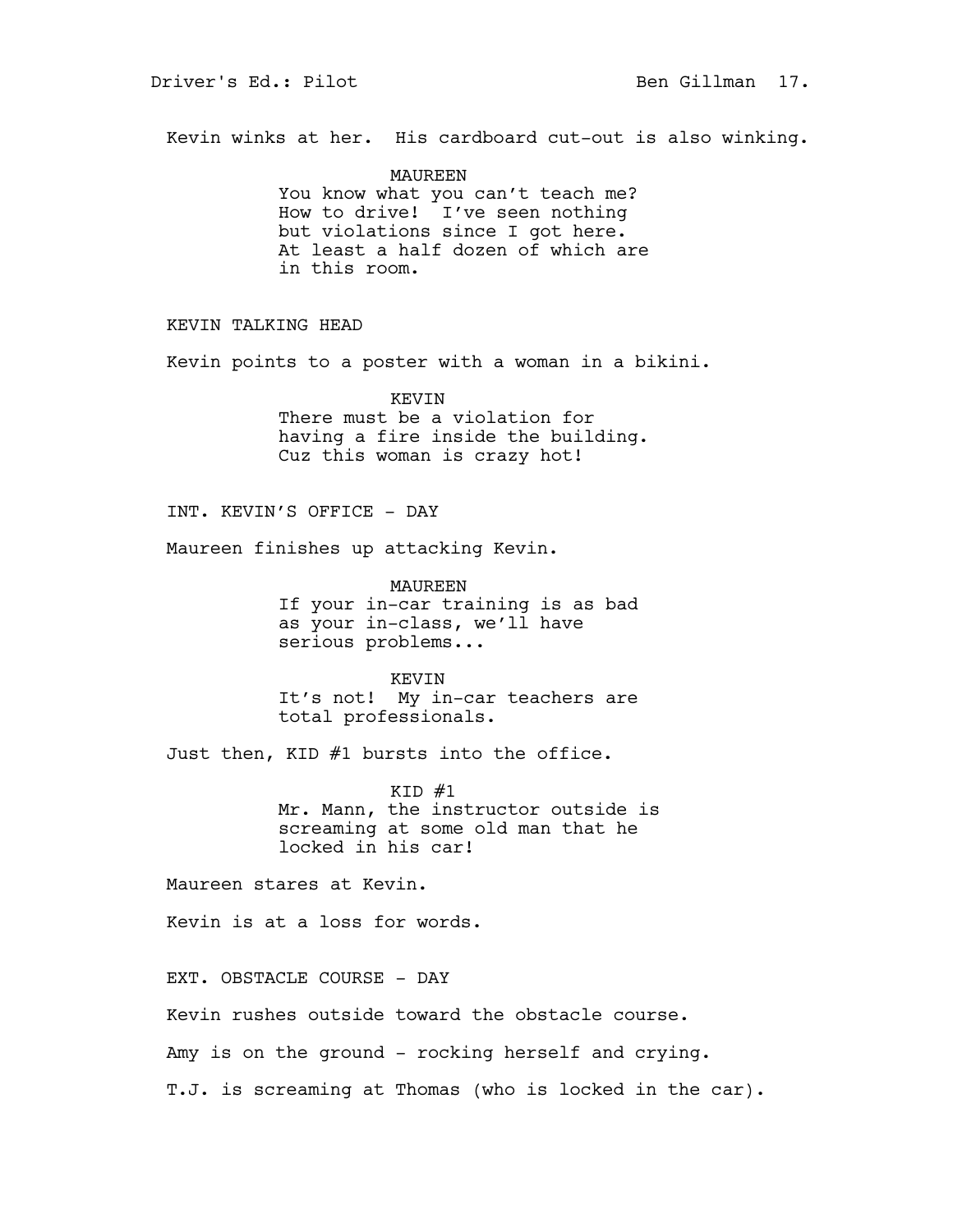T.J. What's the most dangerous part of a car now, Dad? How's it feel baking in that back seat! THOMAS I've lived through worst than this! I once passed a kidney stone the size of grape! Kevin approaches Amy (who is curled in a ball on the ground). KEVIN Why don't you get up off the ground, Amy? Don't worry about them. This is their way of showing their father-son love. T.J. pounds on the glass. T.J. I wish you'd just die! THOMAS Then it's too bad you never taught me to drive! T.J. storms away. Maureen just stares at Kevin, as he comforts Amy. MAUREEN So, this is your crack team of in car instructors? KEVIN It's just one of them! Kevin's phone starts ringing. He answers it. KEVIN (CONT'D) Hello? EXT. LIBRARY PARKING LOT - DAY Peg is on her phone, still stuck in the library parking lot.

PEG Kevin! That punk stole my car! I only got out for one second to ask for some directions, and VROOM! Off he went!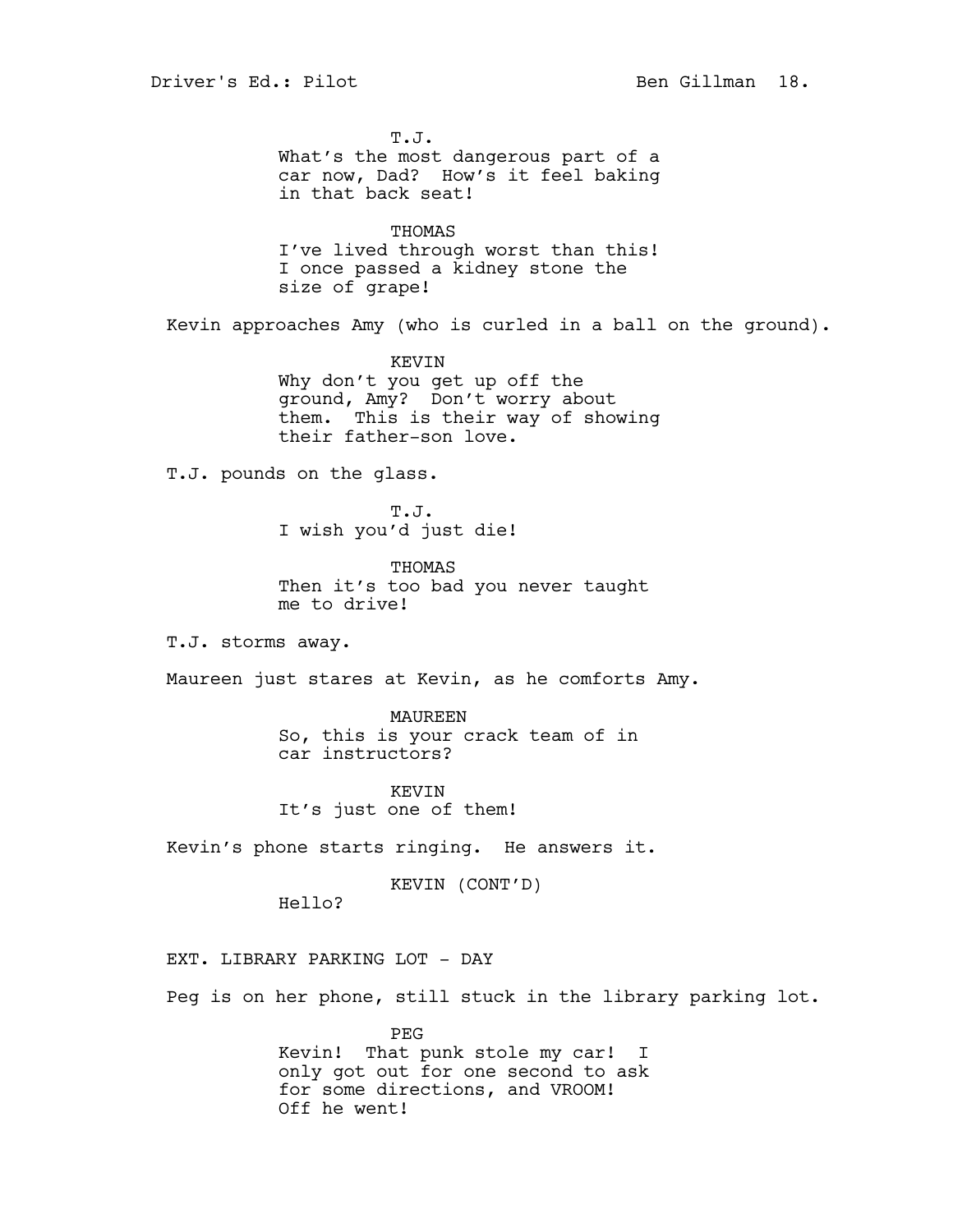EXT. OBSTACLE COURSE - DAY Kevin listens to his phone in disbelief. Maureen is staring at Kevin. KEVIN (faking it) Well, that's great. I'm so happy to hear that everything is going smoothly for you, Peg. Why don't you call the police? That'd be fun. They could keep an eye out for your car. EXT. LIBRARY PARKING LOT - DAY Peg is still on the other line. PEG The police! Of course! That'll show the little bastard! Thanks, Kevin! EXT. OBSTACLE COURSE - DAY Kevin hangs up his phone. MAUREEN You've got the police on the lookout for one of your cars? KEVIN Just to be polite. (under his breath) Thank god for Wyatt. EXT. SUBURBAN HOME - DAY Wyatt's car is still parked in the driveway of Zak's house. INT. WYATT'S CAR - DAY Zak is still frozen behind the wheel. Wyatt watches the seconds tick down on his watch.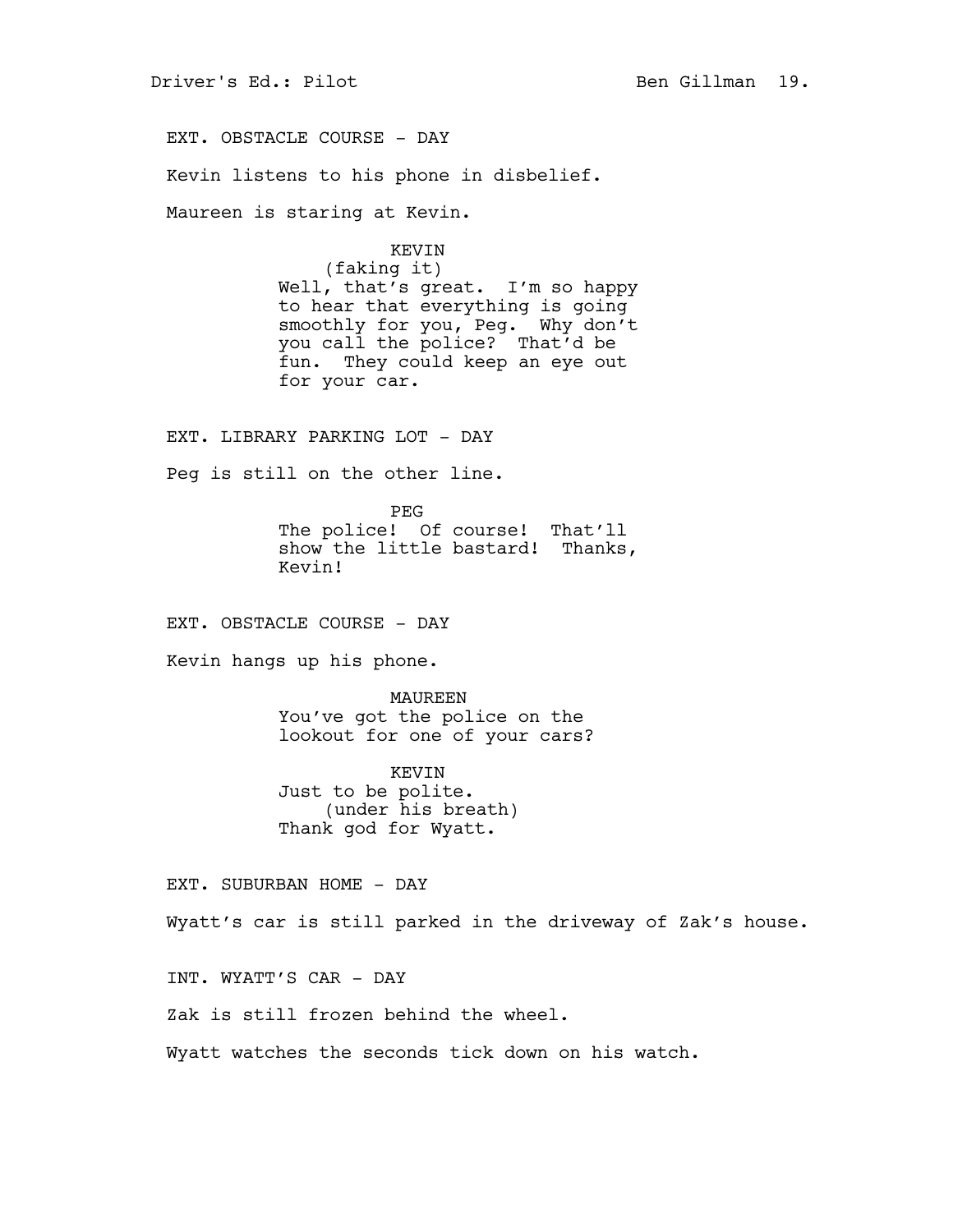WYATT 5... 4... 3... 2... and 1... That does it for our hour and a half, Zak. Thanks for playing.

Wyatt gets out of the car.

EXT. SUBURBAN HOME - DAY

Wyatt gets out of the car and walks around to the driver's side door. He speaks to Zak through the open window.

> WYATT Alright, Zak. Hop out, buddy. Not so good today. We'll try to make more progress next time. Maybe we'll make it to the curb.

INT. WYATT'S CAR - DAY

Zak finally moves. He opens the car door and finally steps out. But...

The car is still in reverse.

So when Zak finally takes his foot off the brake...

EXT. SUBURBAN HOME - DAY

Wyatt's car rolls quickly backward out of the driveway.

WYATT No, no, Zak! Put your foot back on the break!

But Zak panics and dives out of the way.

Wyatt grabs at the car, but to no avail.

The car rolls out of the driveway, across the street, and...

SMASHES into another parked car!

WYATT (CONT'D) Helluva day, Zak!

END ACT 2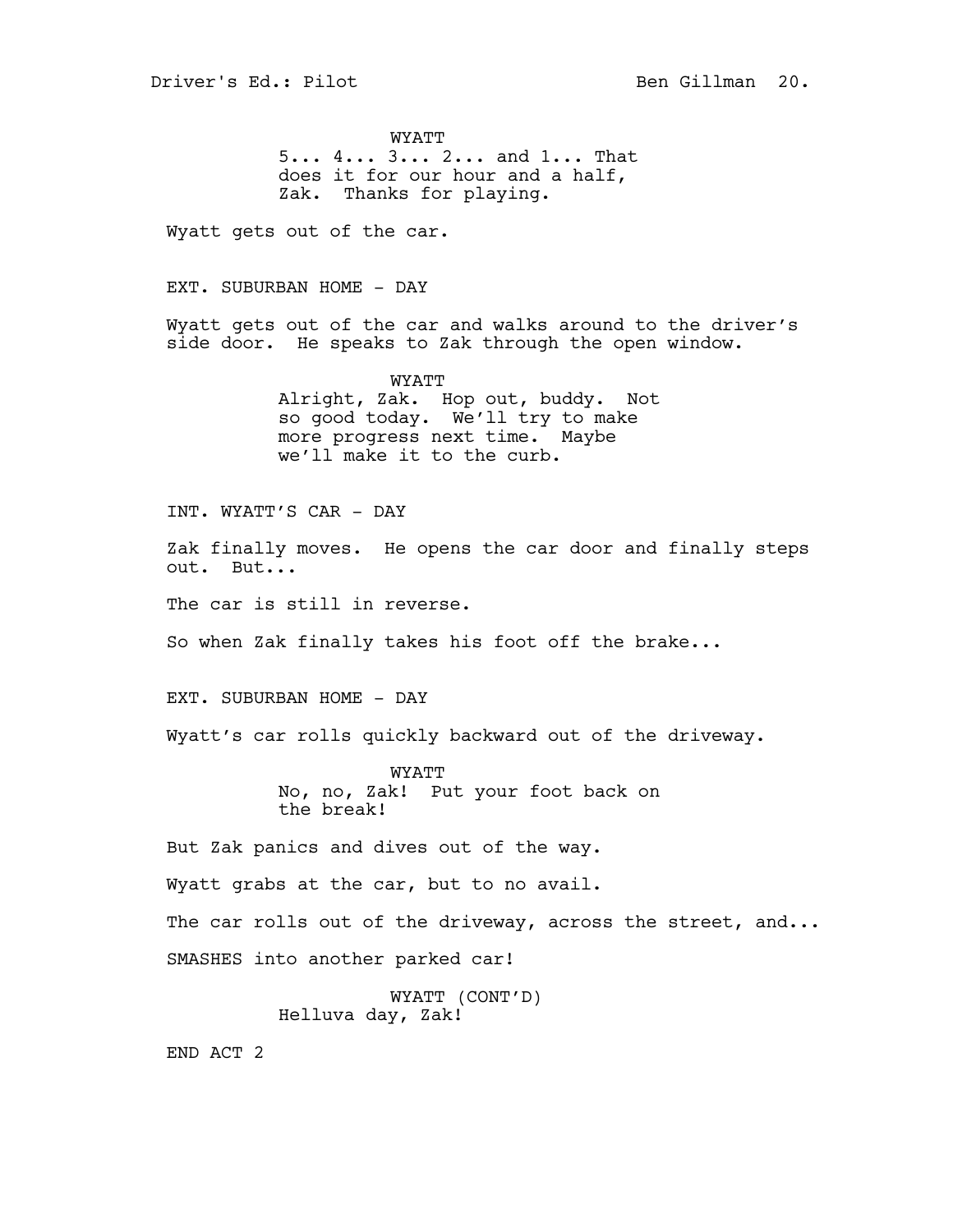BEGIN ACT 3

EXT. OBSTACLE COURSE - DAY

Thomas is still locked in the car. He feebly pounds on the window.

> **THOMAS** Let me out of this oven!

But T.J. is still gone.

Amy is still on the ground crying.

Kevin still looks like an idiot. Maureen rubs it in.

MAUREEN So... One car stolen, one car wrecked, and an old man suffocating in a third. Any more tips?

Suddenly, T.J. storms back and shouts more at Thomas.

T.J. Yeah, Dad, if I'm no good with women it's because of you! You're supposed to teach me!

### **THOMAS**

Your mother and I made sweet love all the time! Even while you were at home!

T.J. That's disgusting!

THOMAS Why do you think we bought you a VCR when you were 10?

Maureen looks at Kevin questioningly.

KEVIN You know what, lady? I got this. Just get back to class.

Maureen grudgingly heads back inside.

Kevin pulls T.J. away from the car.

KEVIN (CONT'D) T.J., calm down. I need you now.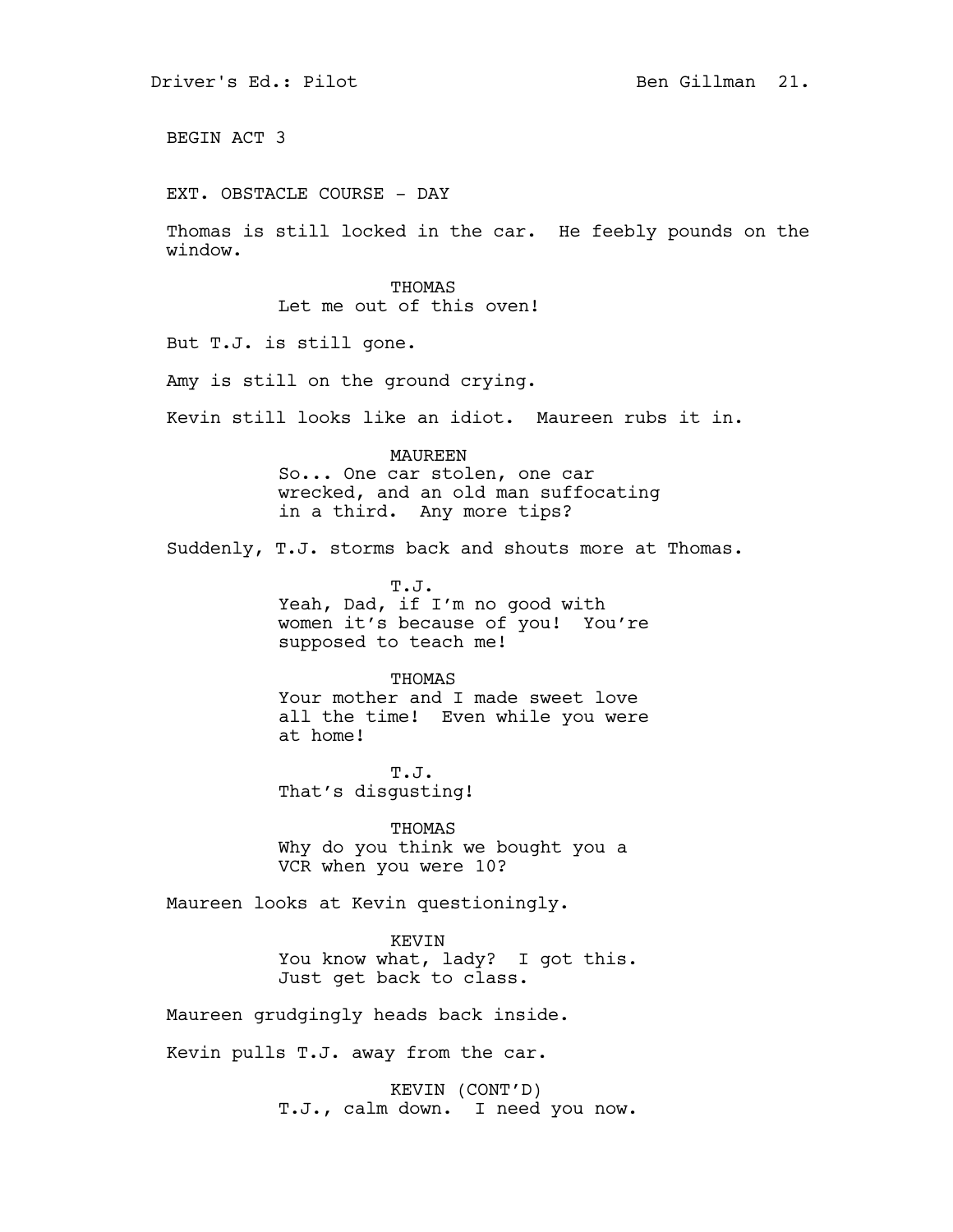T.J. I hope his brains scramble in that car.

KEVIN Breathe. Breathe. I need you to go into the building and finish teaching the class for me.

T.J.

Fine.

T.J. stomps past a group of kids milling around.

T.J. (CONT'D) Everyone, back inside! Your parents don't love you either!

Maureen follows T.J. and the other students into the building.

Kevin unlocks T.J.'s car and gets in next to Thomas.

INT. T.J.'S CAR - DAY

Thomas scoots over and shares the backseat with Kevin.

KEVIN And I thought the racetrack was supposed to be stressful.

THOMAS Ha. I never worried about you in your car, you had me and the team to back you up. But these kids...

KEVIN Yeah. This is the scariest job on earth.

THOMAS Why shouldn't we try to put a little fear into these kids?

Kevin nods.

KEVIN You know that T.J.'s a good teacher, right?

**THOMAS** 

Hmmpf.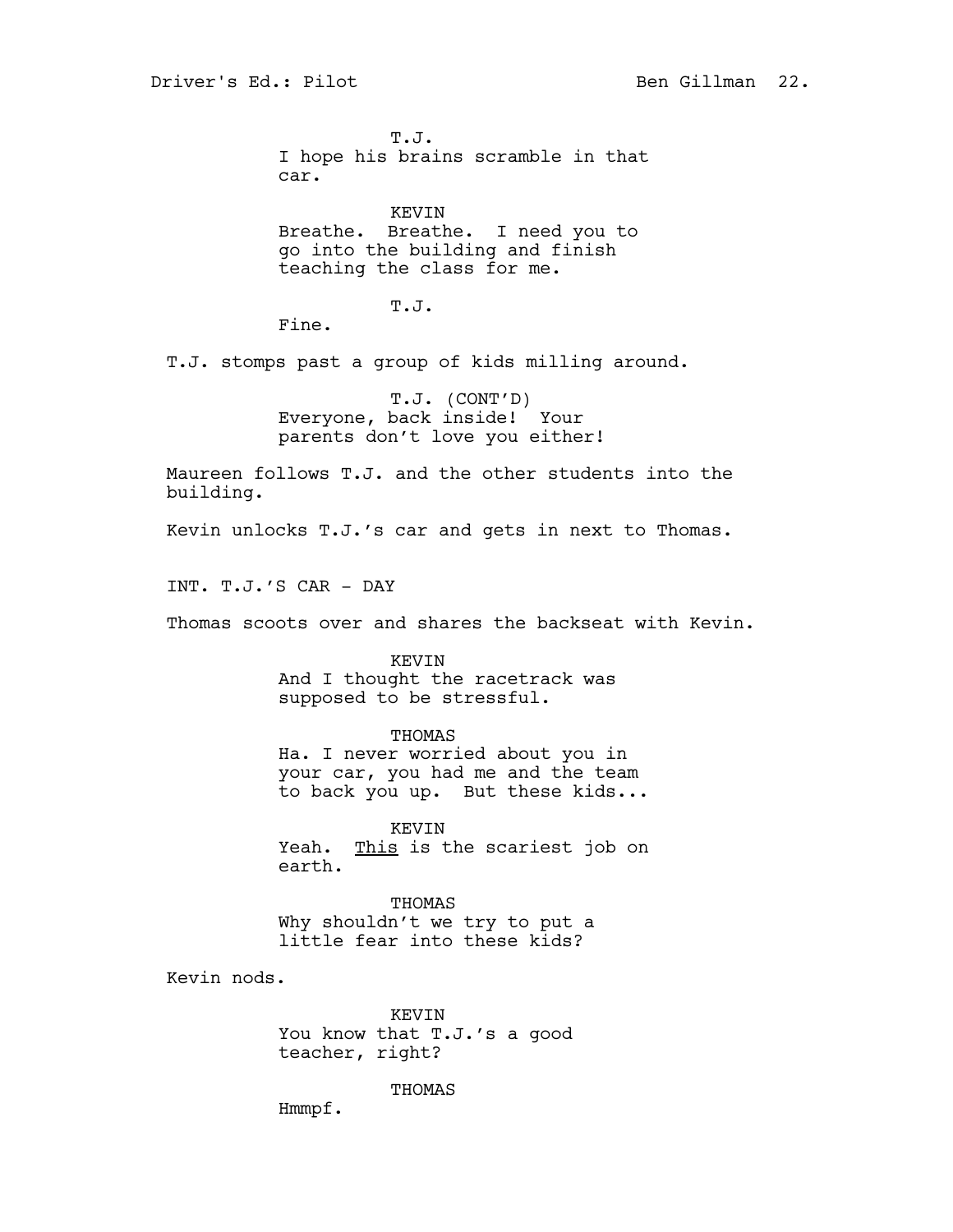KEVIN Lighten up on him. He's good at this.

Thomas falls silent. Then gives a small nod.

THOMAS You left the door cracked open, right?

KEVIN

Aw, shit.

EXT. OBSTACLE COURSE - DAY

The car door is very much shut.

Kevin and Thomas beat on the inside of the windows.

KEVIN Amy! Amy! Snap out of it!

THOMAS C'mon, kid, pull yourself together.

Amy is still crying on the ground. It's like she can't even hear them.

# KEVIN TALKING HEAD

He's being filmed through the car window.

KEVIN C'mon! Doesn't the passive observer thing get old?! Open the door!

INT. LIBRARY PARKING LOT - DAY

Peg is still standing in the empty Library Parking Lot.

Suddenly, her beat-up Pontiac pulls back into the lot...

Followed by a Cop Car.

Both cars park. Matt and The Cop both get out.

COP Is this what you're looking for?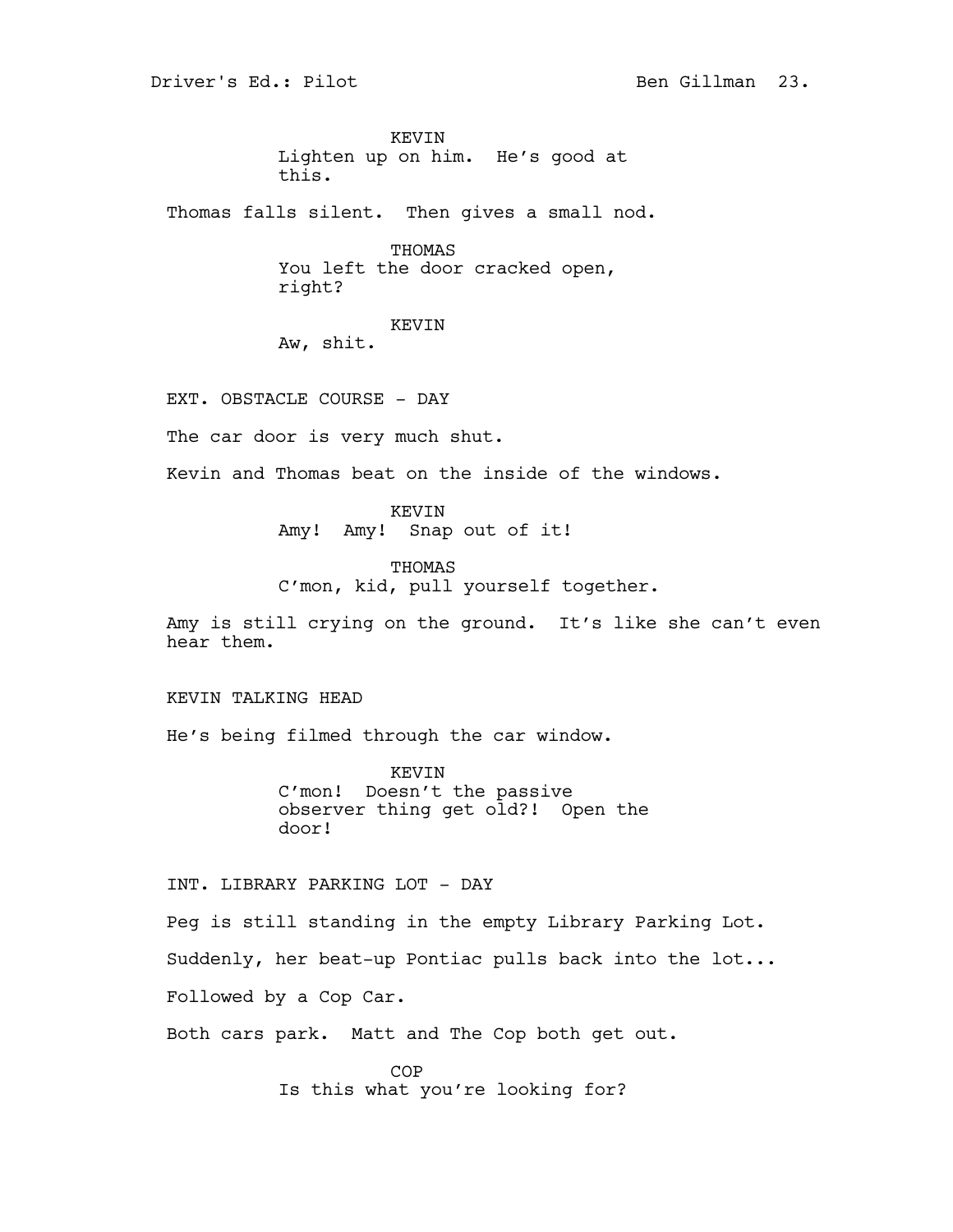PEG I sure am, Officer. I'm gonna lay into his ass. COP You and me both. I got him for Reckless Endangerment. Driving Without A License. Menace to Society. Matt looks like he's about to cry. Until Peg steps in. PEG Give him a break, Officer. I'll handle it. COP No can do, Lady. I gotta book him on-PEG Then I'm gonna have to report you. COP What? PEG I've seen you. Speeding anytime you want. Changing lanes without signalling. Flipping on your flashers just to run a red light. Maybe I ought to report you. COP You wouldn't. PEG Oh, I would. And, who do you think knows traffic codes better? Me or you? There's a long stare down between Peg and The Cop. The Cop backs down. COP Alright, well, I'm just gonna let you off with a warning. But keep an eye on this kid. The Cop leaves.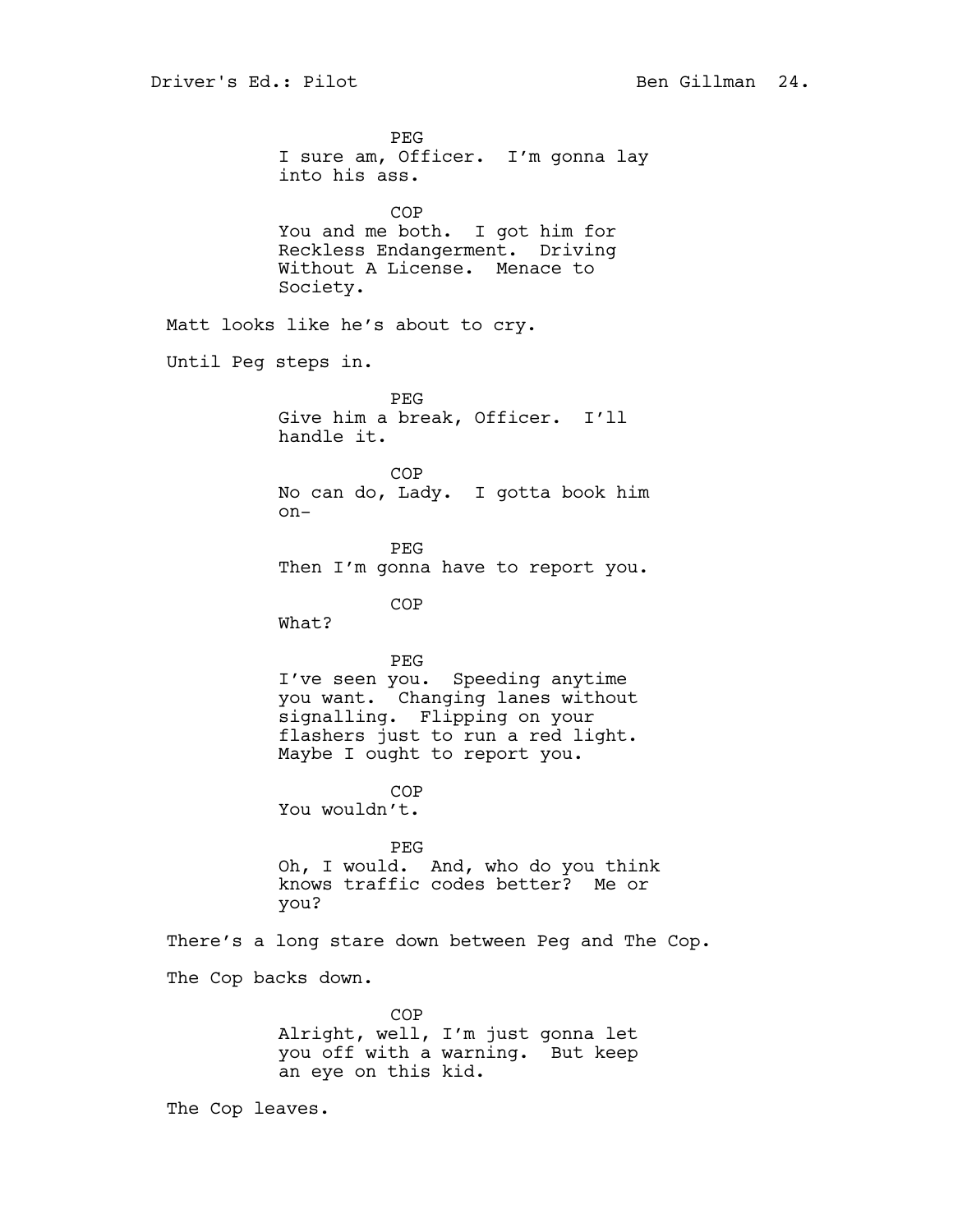Peg, with Matt at her heels, heads for the car.

MATT Wow! Why'd you do that?!

PEG Would you just shut up and get in the car!?

PEG TALKING HEAD

PEG I didn't want to give the kid or the cop enough time to realize I was as much at fault as they were. I was BIG TIME at fault.

INT. PEG'S CAR - DAY

Matt is driving with Peg in the passenger seat.

MATT That was really cool with that cop.

PEG One of my ex-husbands was a cop. They're all the same.

MATT Could you teach me how to handle them?

PEG Hell yes, I could. But I'm not gonna, ya damn thief.

EXT. SUBURBAN HOME - DAY

Zak is sitting on the curb looking across the street at the wreckage that he has caused.

Wyatt is closely examining the damage.

WYATT On the bright side, our car is not too bad. This guy's car, though, is totally f\*#@ed.

Suddenly, the NEIGHBOR comes out of his house. Pissed.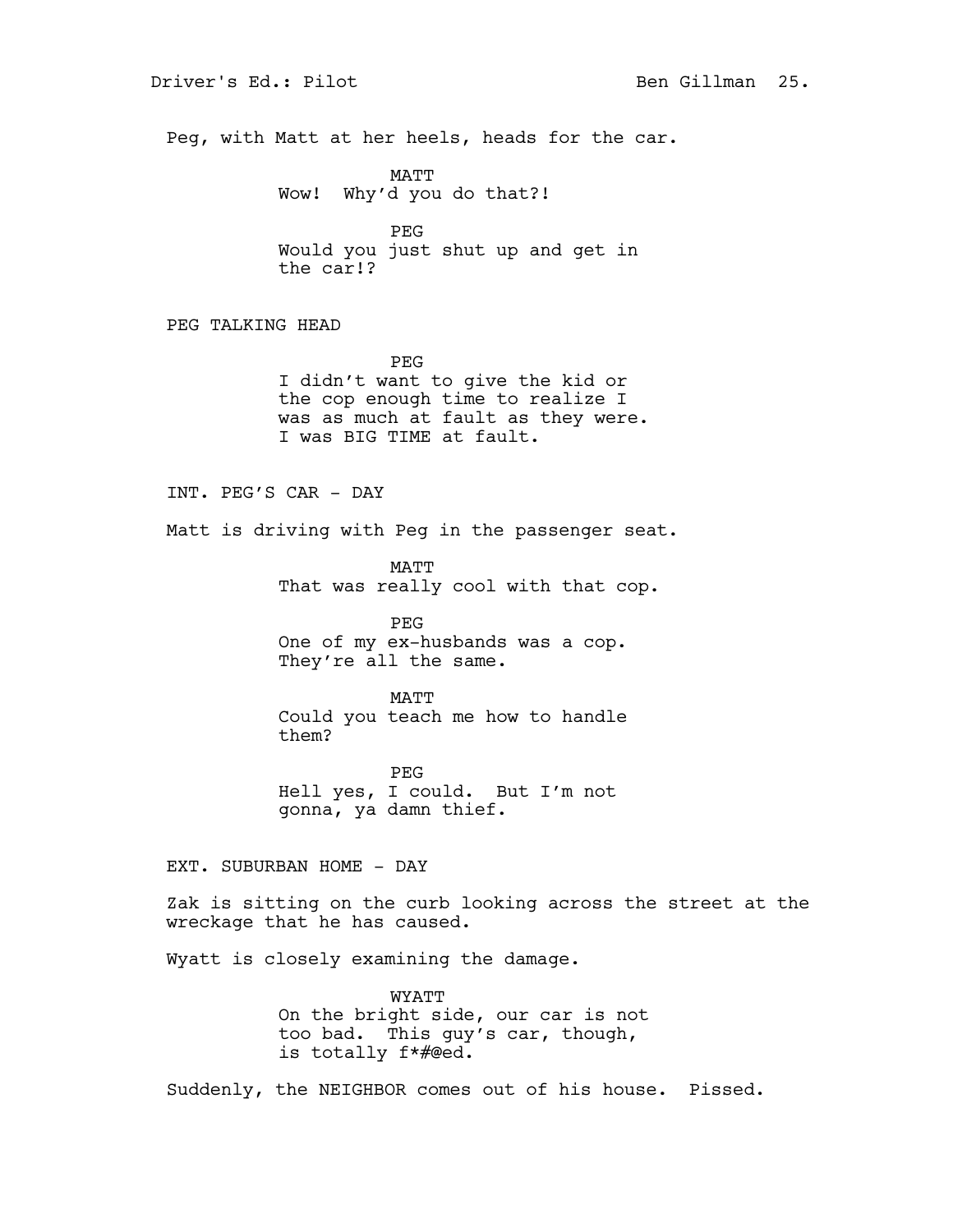NEIGHBOR What the hell happened to my car?!

WYATT Sir, calm down...

NEIGHBOR This kid wrecked my car! He's a maniac! A maniac!

Wyatt explodes on the guy.

WYATT I said CALM DOWN, SIR! This kid is an excellent driver! An excellent driver! He had a bad day! Now go back into your home, and chill out. Our insurance will take care of it! Go, go, go!

The Neighbor rushes away.

Wyatt crosses the street and sits next to Zak on the curb.

ZAK You really think I'm an excellent driver?

WYATT God, no. (beat) But we'll get you there.

INT. DRIVER'S TRAINING SCHOOL - DAY

T.J. is addressing the class. He's got them all under control.

> T.J. What do you mean? Four cars pull up to a 4 Way stop at the same time? It'd never happen.

T.J. continues.

Kevin walks in and up to Maureen.

## KEVIN

Come with me.

Maureen gets up and follows her.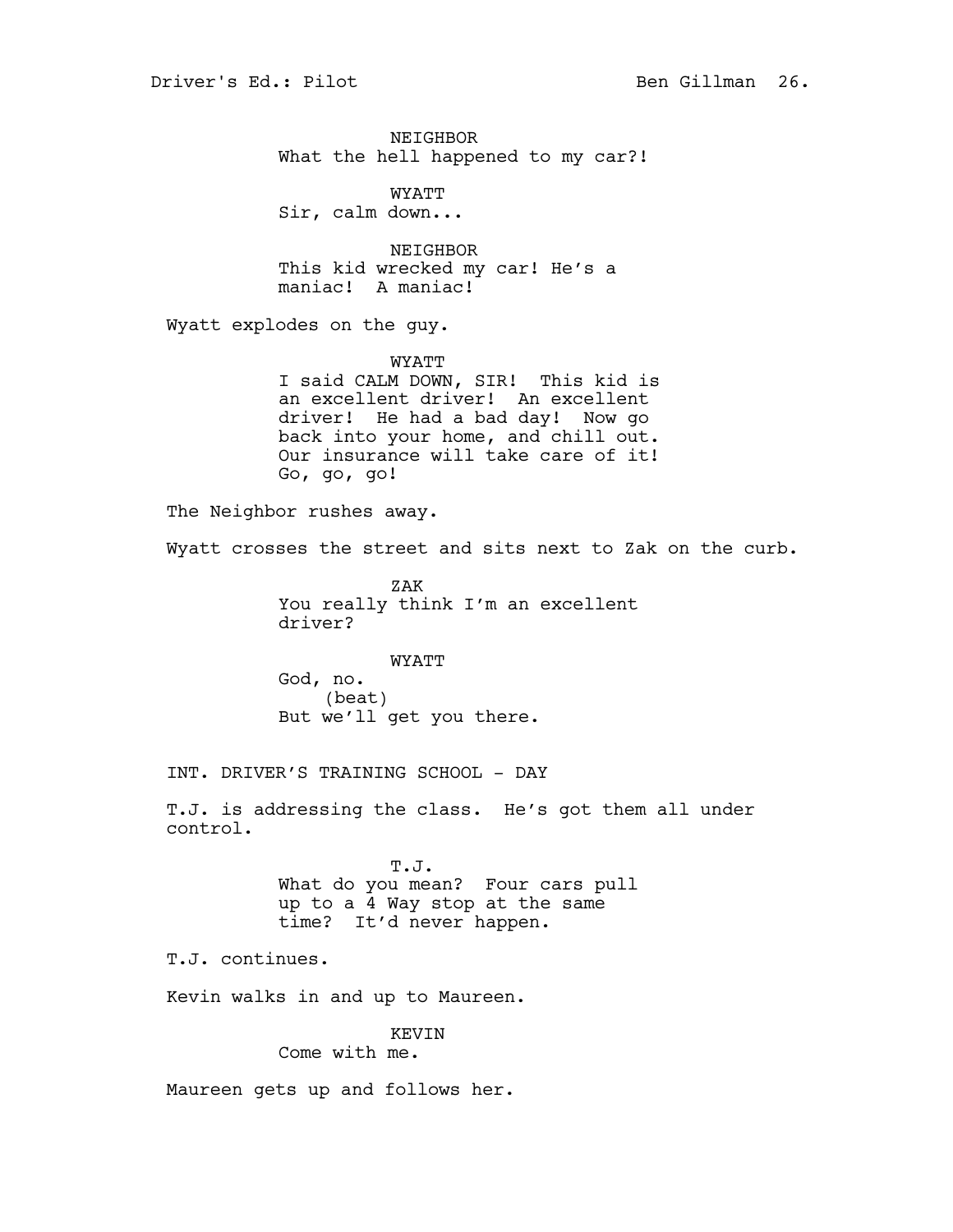INT. KEVIN'S OFFICE - DAY

Maureen strides in like she owns the place, but Kevin slams the door behind her.

> KEVIN Let me show you something.

Kevin opens a drawer and pulls out a large stack of letters.

He reads a few.

KEVIN (CONT'D) "One of your driving students nearly ran me off the road. I barely escaped with my life. And not only my life, but the life of my passenger. My prized french poodle, Pookins." (another letter) "Your students are total maniacs. Hopped up on Red Bull and 'Glee'." (another) "Everytime I see a 'Student Driver' sign I crap my pants a little."

MAUREEN

I get the point.

### KEVIN

Do you? Because I've got a whole drawer of letters from people calling me names that you can't say on National T.V.

Kevin looks into the camera and nods.

MAUREEN

And that's your argument for why I should let you keep this school open?

#### KEVIN

No, this is.

Kevin opens another drawer and pulls out more letters.

KEVIN (CONT'D) These are all the letters from parents thanking me for taking the risk of riding with their kids.

Then he goes to computer. He clicks a button.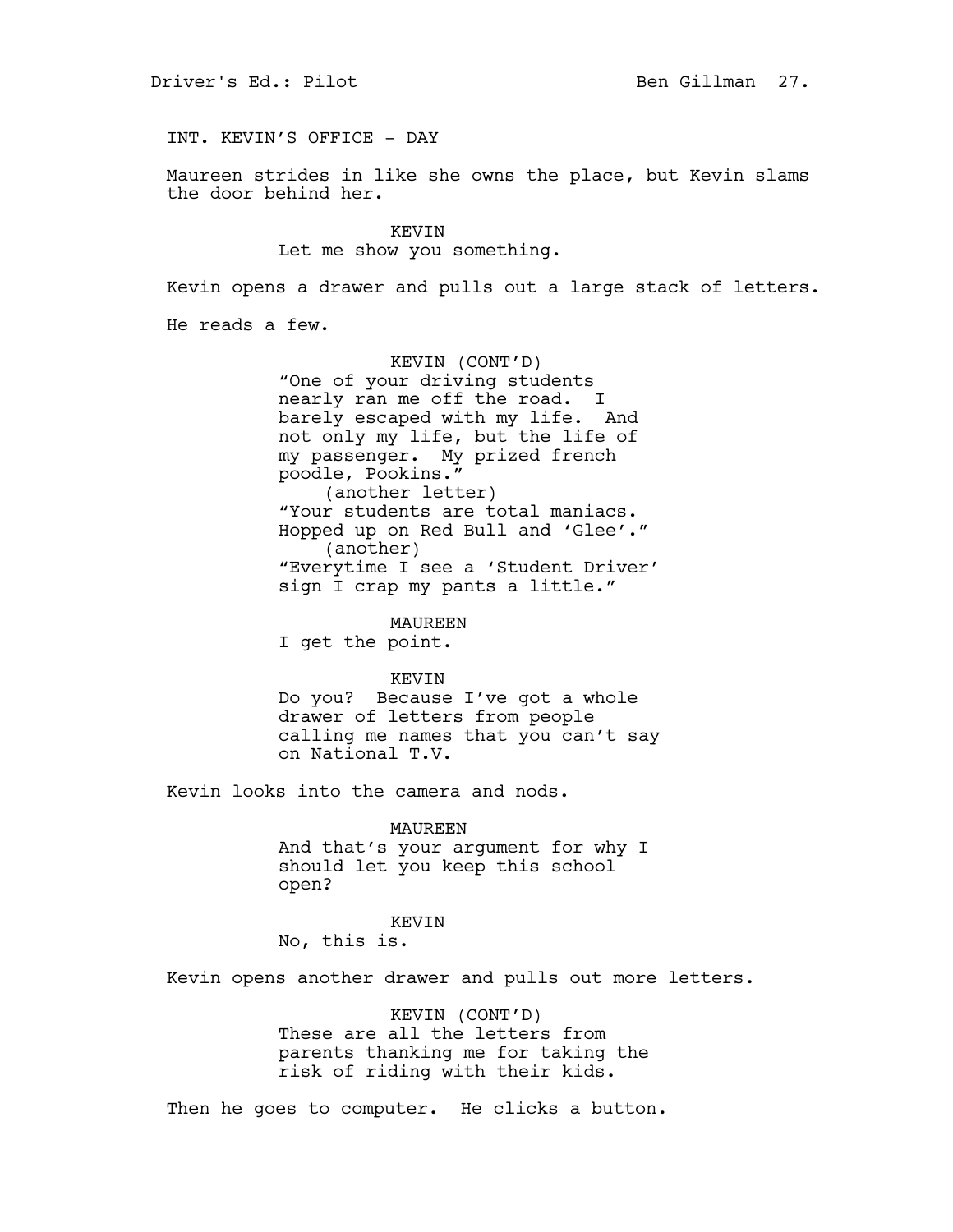Driver's Ed.: Pilot Ben Gillman 28.

KEVIN (CONT'D) And here's one video I don't show the class.

Maureen and Kevin watch a YouTube video on the computer.

EXT. NASCAR RACE TRACK - DAY

It's a full-out NASCAR race. Fans cheering. Cars speeding.

RACE ANNOUNCER And it looks like Kevin Mann in the Kotex Tampon car is making his move!

Kevin's car (the Kotex car) pulls up along another car.

But it gets tapped. It spins out of control.

RACE ANNOUNCER (CONT'D) Oh, this looks bad! A 200 mile an hour collision!

All hell breaks loose.

Kevin's car flips and rolls and bursts into flames. Several other car crash and collide. Fire and wreckage everywhere.

Then it REWINDS.

Kevin's car flips again. Then is suspended in mid-air. Then becomes a remix video of flipping over and over again.

INT. KEVIN'S OFFICE - DAY

Kevin scrambles to turn off the computer.

KEVIN Sorry, someone did a Remix of it. It got more hits than the actual wreck.

The computer stops. Maureen looks at him.

MAUREEN So what's with the demolition derby?

KEVIN Driving is scary. We're cruising around at 60 miles per with a 3 ton battering ram. (MORE)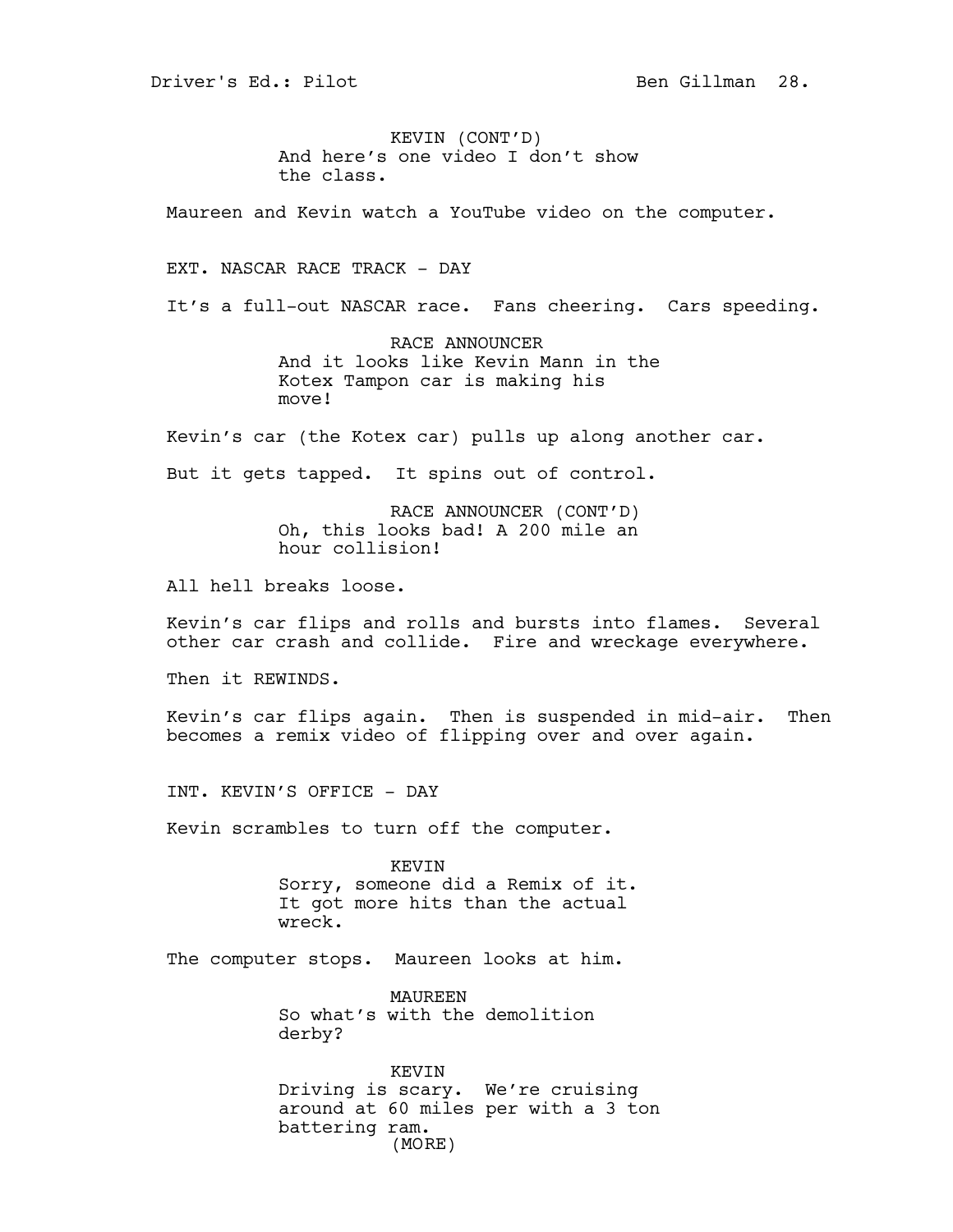It's a huge responsibility. I think I'm right to try and instill a little fear in these kids. KEVIN (CONT'D)

Maureen nods.

### MAUREEN

Okay.

She gets up to leave.

# KEVIN

So I passed?

MAUREEN For now. But I'll be stopping in, making sure you get your act together.

Kevin breathes a sigh of relief. Maureen stops at the door.

MAUREEN (CONT'D)

Kotex?

# KEVIN It's hard to get sponsors!

Maureen leaves. Kevin checks out her ass as she leaves.

# KEVIN TALKING HEAD

Kevin is playing the car wreck clip again. It ends. He looks into the camera.

# KEVIN Sometimes I still wake up in the middle of the night and think I'm trapped in that car. Surrounded by flames. So helpless. So scared. So alone. (beat) That's what I usually say when I show that clip to a women. 90% success rate.

END ACT 3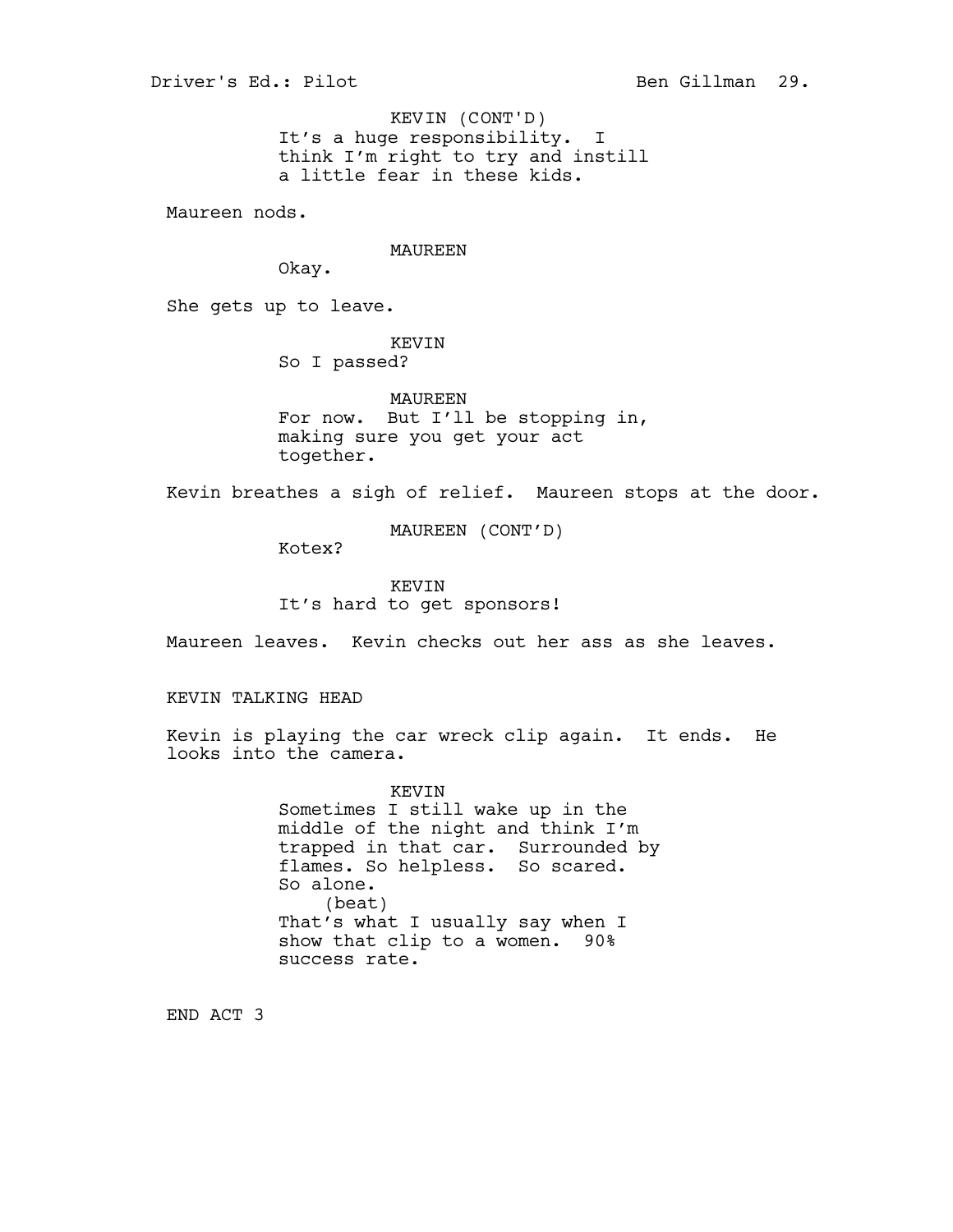BEGIN TAG INT. DRIVER'S TRAINING SCHOOL - NIGHT It's after hours at the school. All the students are gone. And all the instructors are back in the classroom. Hanging out. Kevin and Thomas are putting a DVD into the player. KEVIN And then she said, "NASCAR? Isn't that like go-karts." THOMAS Hmpff. Millions and millions of fans! No respect. Peg and T.J. are distributing drinks. PEG So how'd the first day go, kid? T.J. Not bad. Locked my dad in the car. PEG I wish I could lock my kids in the car sometimes. Wyatt watches as the seconds tick down on the microwave. WYATT 5... 4... 3... 2... Stop. Popcorn is ready. We are go for popcorn. Wyatt takes the popcorn out of the microwave. Kevin shouts out to everyone. KEVIN Okay, so "Days of Thunder?" EVERYONE Ugghhh! Not again! No! KEVIN Fine. "Bullit"? PEG Oooh. Steve McQueen. Grrrrr.